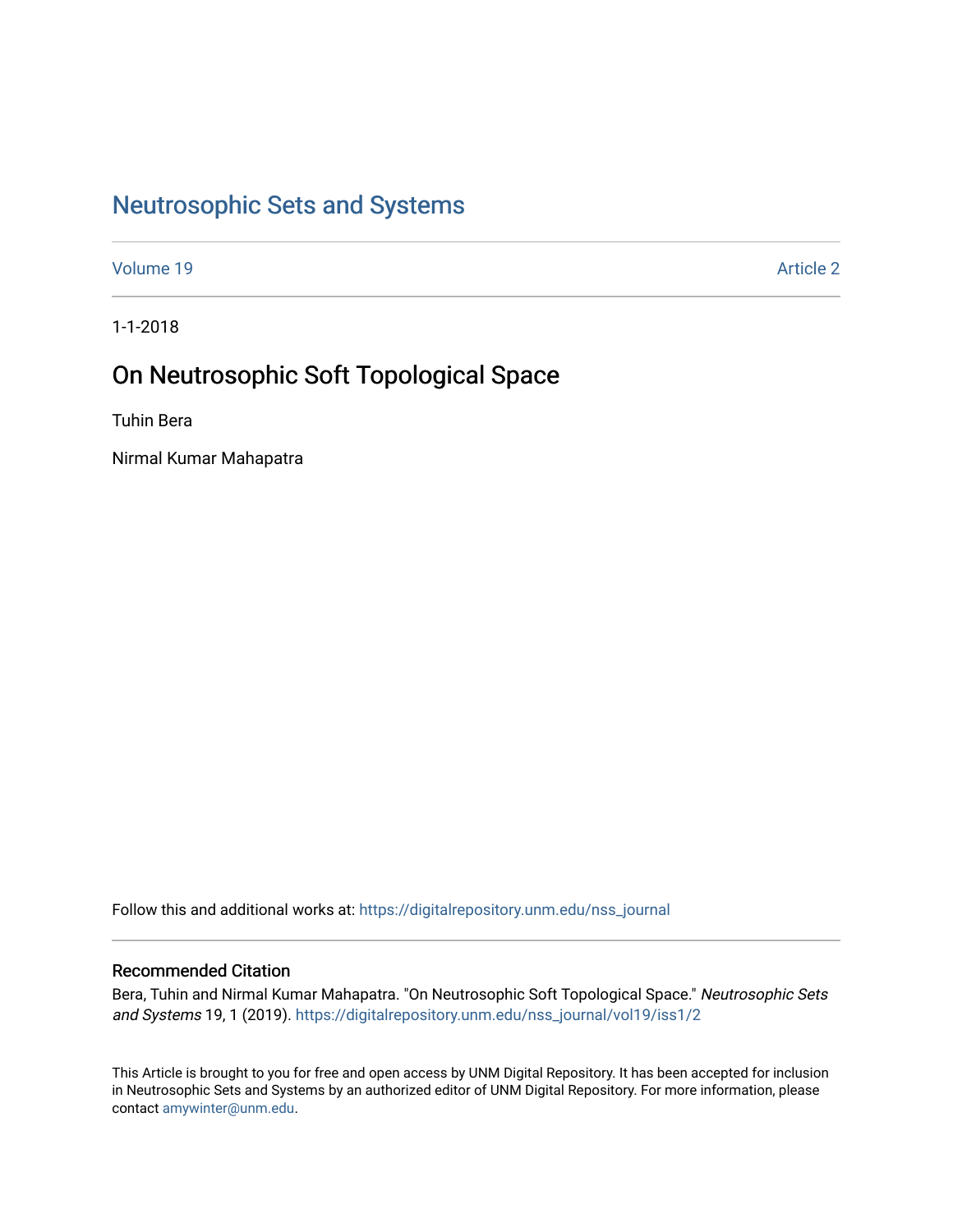

# University of New Mexico

# On Neutrosophic Soft Topological Space

Tuhin Bera<sup>1</sup>, Nirmal Kumar Mahapatra<sup>2</sup>

<sup>1</sup> Department of Mathematics, Boror S. S. High School, Bagnan, Howrah-711312,WB, India. E-mail: tuhin78bera@gmail.com

<sup>2</sup>Department of Mathematics, Panskura Banamali College, Panskura RS-721152,WB, India. E-mail: nirmal hridoy@yahoo.co.in

Abstract: In this paper, the concept of connectedness and compactness on neutrosophic soft topological space have been introduced along with the investigation of their several characteristics. Some related theorems have been established also. Then, the notion of

neutrosophic soft continuous mapping on a neutrosophic soft topological space and it's properties are developed here.

Keywords : Connectedness and compactness on neutrosophic soft topological space, Neutrosophic soft continuous mapping.

# 1 Introduction

Zadeh's [1] classical concept of fuzzy sets is a strong mathematical tool to deal with the complexity generally arising from uncertainty in the form of ambiguity in real life scenario. Researchers in economics, sociology, medical science and many other several fields deal daily with the vague, imprecise and occasionally insufficient information of modeling uncertain data. For different specialized purposes, there are suggestions for nonclassical and higher order fuzzy sets since from the initiation of fuzzy set theory. Among several higher order fuzzy sets, intuitionistic fuzzy sets introduced by Atanassov [2] have been found to be very useful and applicable. But each of these theories has it's different difficulties as pointed out by Molodtsov [3]. The basic reason for these difficulties is inadequacy of parametrization tool of the theories.

Molodtsov [3] presented soft set theory as a completely generic mathematical tool which is free from the parametrization inadequacy syndrome of different theory dealing with uncertainty. This makes the theory very convenient, efficient and easily applicable in practice. Molodtsov [3] successfully applied several directions for the applications of soft set theory, such as smoothness of functions, game theory, operation reaserch, Riemann integration, Perron integration and probability etc. Now, soft set theory and it's applications are progressing rapidly in different fields. Shabir and Naz [4] presented soft topological spaces and defined some concepts of soft sets on this spaces and separation axioms. Moreover, topological structure on fuzzy, fuzzy soft, intuitionistic fuzzy and intuitionistic fuzzy soft set was defined by Coker [5], Li and Cui [6], Chang [7], Tanay and Kandemir [8], Osmanoglu and Tokat [9], Neog et al. [10], Varol and Aygun [11], Bayramov and Gunduz [12,13]. Turanh and Es [14] defined compactness in intuitionistic fuzzy soft topological spaces.

The concept of Neutrosophic Set (NS) was first introduced by Smarandache [15,16] which is a generalisation of classical sets, fuzzy set, intuitionistic fuzzy set etc. Later, Maji [17] has introduced a combined concept Neutrosophic soft set (NSS). Using this concept, several mathematicians have produced their research works in different mathematical structures for instance Arockiarani et al.[18,19], Bera and Mahapatra [20], Deli [21,22], Deli and Broumi [23], Maji [24], Broumi and Smarandache [25], Salama and Alblowi [26], Saroja and Kalaichelvi [27], Broumi [28], Sahin et al.[29]. Later, this concept has been modified by Deli and Broumi [30]. Accordingly, Bera and Mahapatra [31-36] have developed some algebraic structures over the neutrosophic soft set.

The present study introduces the notion of connectedness, compactness and neutrosophic soft continuous mapping on a neutrosophic soft topological space. Section 2 gives some preliminary necessary definitions which will be used in rest of this paper. The notion of connectedness and compactness on neutrosophic soft topological spaces along with investigation of related properties have been introduced in Section 3 and Section 4, respectively. The concept of neutrosophic soft continuous mapping has been developed in Section 5. Finally, the conclusion of the present work has been stated in Section 6.

# 2 Preliminaries

In this section, we recall some necessary definitions and theorems related to fuzzy set, soft set, neutrosophic set, neutrosophic soft set, neutrosophic soft topological space for the sake of completeness.

Unless otherwise stated,  $E$  is treated as the parametric set through out this paper and  $e \in E$ , an arbitrary parameter.

### 2.1 Definition [31]

**1.** A binary operation  $* : [0,1] \times [0,1] \rightarrow [0,1]$  is continuous t norm if ∗ satisfies the following conditions :

- (i) ∗ is commutative and associative.
- $(ii)$  \* is continuous.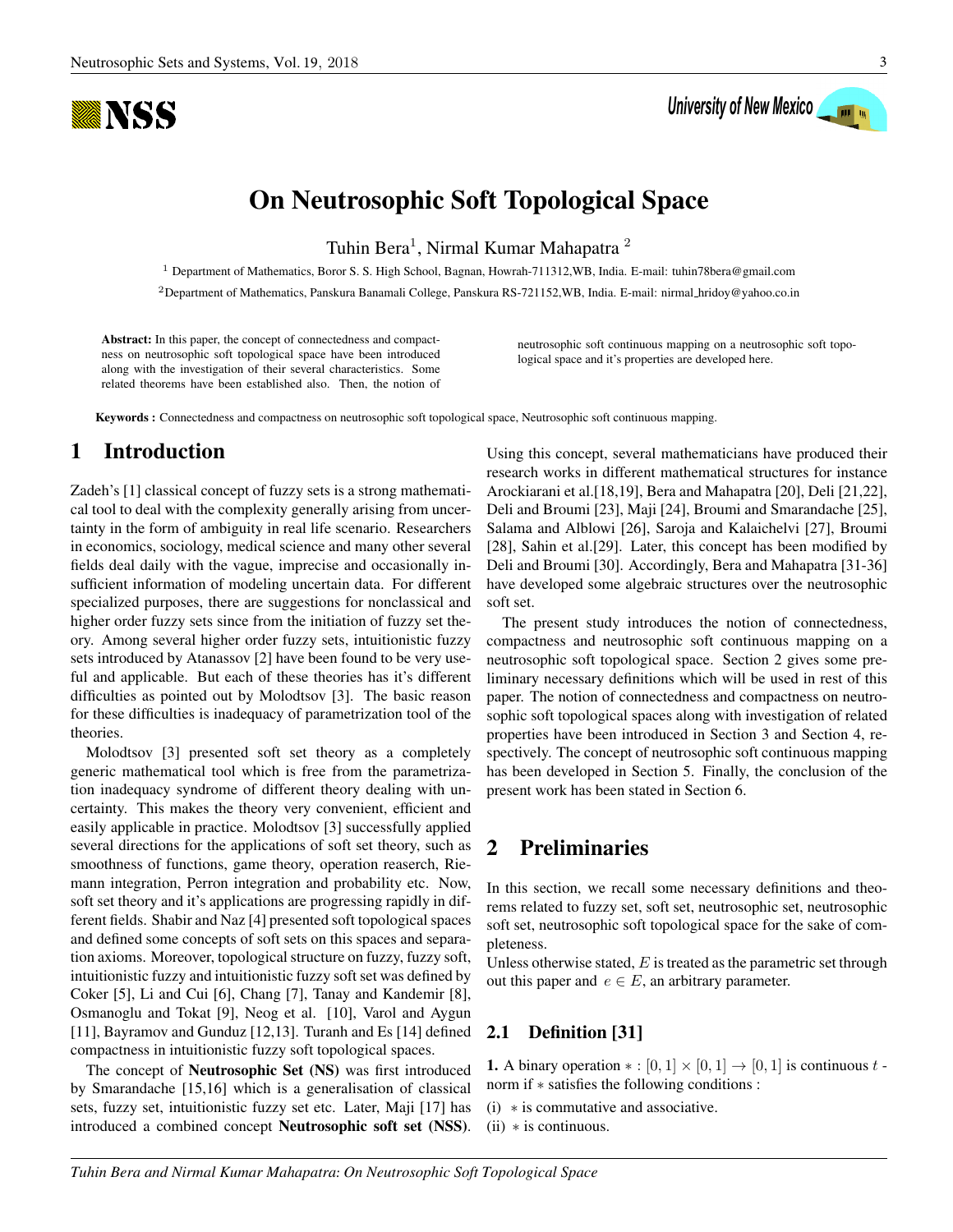(iii)  $a * 1 = 1 * a = a, \forall a \in [0, 1].$ 

(iv)  $a * b \leq c * d$  if  $a \leq c, b \leq d$  with  $a, b, c, d \in [0, 1]$ .

A few examples of continuous t-norm are  $a * b = ab$ ,  $a * b =$  $\min\{a, b\}, a * b = \max\{a + b - 1, 0\}.$ 

**2.** A binary operation  $\diamond : [0, 1] \times [0, 1] \rightarrow [0, 1]$  is continuous t conorm (s - norm) if  $\diamond$  satisfies the following conditions :

(i)  $\Diamond$  is commutative and associative.

(ii)  $\Diamond$  is continuous.

(iii)  $a \circ 0 = 0 \circ a = a, \ \forall a \in [0, 1].$ 

(iv)  $a \diamond b \leq c \diamond d$  if  $a \leq c, b \leq d$  with  $a, b, c, d \in [0, 1]$ .

A few examples of continuous s-norm are  $a \diamond b = a + b$  –  $ab, a \diamond b = \max\{a, b\}, a \diamond b = \min\{a + b, 1\}.$ 

#### 2.2 Definition [15]

Let  $X$  be a space of points (objects), with a generic element in  $X$  denoted by  $x$ . A neutrosophic set  $A$  in  $X$  is characterized by a truth-membership function  $T_A$ , an indeterminacymembership function  $I_A$  and a falsity-membership function  $F_A$ .  $T_A(x)$ ,  $I_A(x)$  and  $F_A(x)$  are real standard or non-standard subsets of  $]^{-0}, 1^{+}[$ . That is  $T_A, I_A, F_A : X \rightarrow ]^{-0}, 1^{+}[$ . There is no restriction on the sum of  $T_A(x)$ ,  $I_A(x)$ ,  $F_A(x)$  and so,  $-0 \leq \sup T_A(x) + \sup I_A(x) + \sup F_A(x) \leq 3^+.$ 

#### 2.3 Definition [3]

Let  $U$  be an initial universe set and  $E$  be a set of parameters. Let  $P(U)$  denote the power set of U. Then for  $A \subseteq E$ , a pair  $(F, A)$ is called a soft set over U, where  $F : A \rightarrow P(U)$  is a mapping.

#### 2.4 Definition [17]

Let  $U$  be an initial universe set and  $E$  be a set of parameters. Let  $NS(U)$  denote the set of all NSs of U. Then for  $A \subseteq E$ , a pair  $(F, A)$  is called an NSS over U, where  $F : A \rightarrow NS(U)$  is a mapping.

This concept has been modified by Deli and Broumi [30] as given below.

#### 2.5 Definition [30]

Let  $U$  be an initial universe set and  $E$  be a set of parameters. Let  $NS(U)$  denote the set of all NSs of U. Then, a neutrosophic soft set N over U is a set defined by a set valued function  $f_N$  representing a mapping  $f_N : E \to NS(U)$  where  $f_N$  is called approximate function of the neutrosophic soft set  $N$ . In other words, the neutrosophic soft set is a parameterized family of some elements of the set  $NS(U)$  and therefore it can be written as a set of ordered pairs,

$$
N = \{ (e, \{ \langle x, T_{f_N(e)}(x), I_{f_N(e)}(x), F_{f_N(e)}(x) \rangle : x \in U \}) : e \in E \}
$$

where  $T_{f_N(e)}(x)$ ,  $I_{f_N(e)}(x)$ ,  $F_{f_N(e)}(x) \in [0, 1]$ , respectively called the truth-membership, indeterminacy-membership, falsity-membership function of  $f_N(e)$ . Since supremum of each  $T, I, F$  is 1 so the inequality  $0 \leq T_{f_N(e)}(x) + I_{f_N(e)}(x) +$  $F_{f_N(e)}(x) \leq 3$  is obvious.

#### 2.5.1 *Example*

Let  $U = \{h_1, h_2, h_3\}$  be a set of houses and  $E =$  ${e_1(beautiful), e_2(wooden), e_3(costly)}$  be a set of parameters with respect to which the nature of houses are described. Let,

$$
f_N(e_1) = \{< h_1, (0.5, 0.6, 0.3) > , < h_2, (0.4, 0.7, 0.6) > , < \\ h_3, (0.6, 0.2, 0.3) > \};
$$
\n
$$
f_N(e_2) = \{< h_1, (0.6, 0.3, 0.5) > , < h_2, (0.7, 0.4, 0.3) > , < \\ h_3, (0.8, 0.1, 0.2) > \};
$$
\n
$$
f_N(e_3) = \{< h_1, (0.7, 0.4, 0.3) > , < h_2, (0.6, 0.7, 0.2) > , < \\ h_3, (0.7, 0.2, 0.5) > \};
$$

Then  $N = \{ [e_1, f_N(e_1)], [e_2, f_N(e_2)], [e_3, f_N(e_3)] \}$  is an NSS over  $(U, E)$ . The tabular representation of the NSS N is as :

| Table 1 : Tabular form of NSS $N$ . |       |                                                                                |                 |                 |
|-------------------------------------|-------|--------------------------------------------------------------------------------|-----------------|-----------------|
|                                     |       | $f_N(e_1)$                                                                     | $f_N(e_2)$      | $f_N(e_3)$      |
|                                     |       |                                                                                | (0.6, 0.3, 0.5) | (0.7, 0.4, 0.3) |
|                                     |       | $\begin{array}{c c} h_1 & (0.5, 0.6, 0.3) \ h_2 & (0.4, 0.7, 0.6) \end{array}$ | (0.7, 0.4, 0.3) | (0.6, 0.7, 0.2) |
|                                     | $h_3$ | (0.6, 0.2, 0.3)                                                                | (0.8, 0.1, 0.2) | (0.7, 0.2, 0.5) |

#### 2.6 Definition [30]

1. The complement of a neutrosophic soft set  $N$  is denoted by  $N^c$  and is defined by

$$
N^{c} = \{(e, \{: x \in U\}) : e \in E\}
$$

**2.** Let  $N_1$  and  $N_2$  be two NSSs over the common universe  $(U, E)$ . Then  $N_1$  is said to be the neutrosophic soft subset of  $N_2$  if  $\forall e \in$ E and  $\forall x \in U$ ,

$$
T_{f_{N_1}(e)}(x) \leq T_{f_{N_2}(e)}(x), I_{f_{N_1}(e)}(x) \geq I_{f_{N_2}(e)}(x),
$$
  

$$
F_{f_{N_1}(e)}(x) \geq F_{f_{N_2}(e)}(x).
$$

We write  $N_1 \subseteq N_2$  and then  $N_2$  is the neutrosophic soft superset of  $N_1$ .

#### 2.7 Definition [30]

1. Let  $N_1$  and  $N_2$  be two NSSs over the common universe  $(U, E)$ . Then their union is denoted by  $N_1 \cup N_2 = N_3$  and is defined as :

$$
N_3 = \{ (e, \{: x \in U \}) : e \in E \}
$$

where  $T_{f_{N_3}(e)}(x) = T_{f_{N_1}(e)}(x) \diamond T_{f_{N_2}(e)}(x)$ ,  $I_{f_{N_3}(e)}(x) =$  $I_{f_{N_1}(e)}(x) * I_{f_{N_2}(e)}(x), F_{f_{N_3}(e)}(x) = F_{f_{N_1}(e)}(x) * F_{f_{N_2}(e)}(x).$ 

2. Their intersection is denoted by  $N_1 \cap N_2 = N_4$  and is defined as :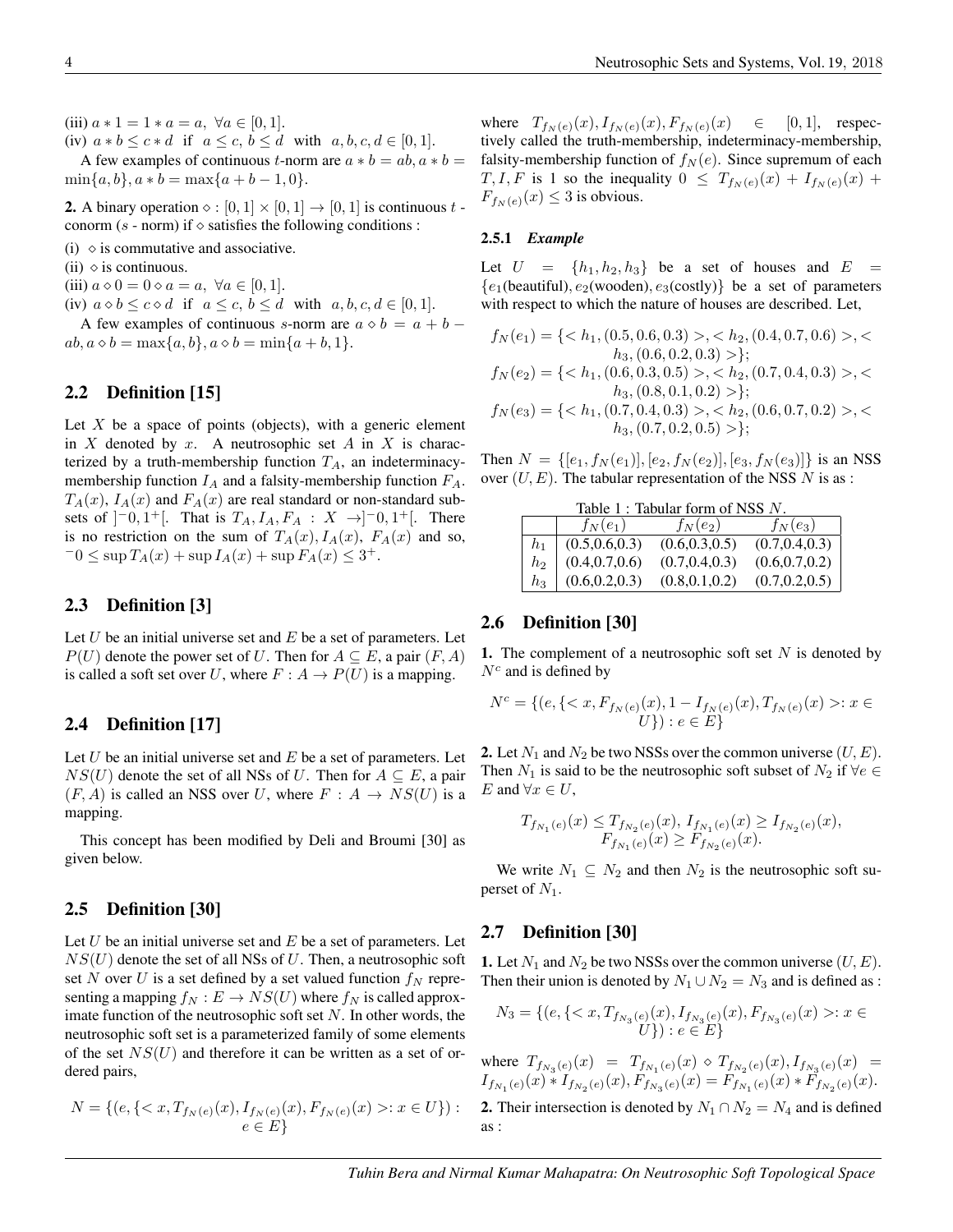$$
N_4 = \{ (e, \{: x \in U \}) : e \in E \}
$$

where 
$$
T_{f_{N_4}(e)}(x) = T_{f_{N_1}(e)}(x) * T_{f_{N_2}(e)}(x), I_{f_{N_4}(e)}(x) = I_{f_{N_1}(e)}(x) \circ I_{f_{N_2}(e)}(x), F_{f_{N_4}(e)}(x) = F_{f_{N_1}(e)}(x) \circ F_{f_{N_2}(e)}(x).
$$

#### 2.8 Definition [33]

1. Let  $M, N$  be two NSSs over  $(U, E)$ . Then  $M - N$  may be defined as,  $\forall x \in U, e \in E$ ,

$$
M - N = \{  \}
$$

**2.** A neutrosophic soft set N over  $(U, E)$  is said to be null neutrosophic soft set if  $T_{f_N(e)}(x) = 0, I_{f_N(e)}(x) = 1, F_{f_N(e)}(x) = 1$  $1, \forall e \in E, \forall x \in U$ . It is denoted by  $\phi_u$ .

A neutrosophic soft set N over  $(U, E)$  is said to be absolute neutrosophic soft set if  $T_{f_N(e)}(x) = 1, I_{f_N(e)}(x) =$  $0, F_{f_N(e)}(x) = 0, \forall e \in E, \forall x \in U$ . It is denoted by  $1_u$ .

Clearly,  $\phi_u^c = 1_u$  and  $1_u^c = \phi_u$ .

#### 2.9 Definition [33]

Let  $NSS(U, E)$  be the family of all neutrosophic soft sets over U via parameters in E and  $\tau_u \subset \text{NSS}(U, E)$ . Then  $\tau_u$  is called neutrosophic soft topology on  $(U, E)$  if the following conditions are satisfied.

(i)  $\phi_u, 1_u \in \tau_u$ 

(ii) the intersection of any finite number of members of  $\tau_u$  also belongs to  $\tau_u$ .

(iii) the union of any collection of members of  $\tau_u$  belongs to  $\tau_u$ . Then the triplet  $(U, E, \tau_u)$  is called a neutrosophic soft topological space. Every member of  $\tau_u$  is called  $\tau_u$ -open neutrosophic soft set. An NSS is called  $\tau_u$ -closed iff it's complement is  $\tau_u$ open. There may be a number of topologies on  $(U, E)$ . If  $\tau_{u}$  and  $\tau_{u^2}$  are two topologies on  $(U, E)$  such that  $\tau_{u^1} \subset \tau_{u^2}$ , then  $\tau_{u^1}$  is called neutrosophic soft strictly weaker (coarser) than  $\tau_{u^2}$  and in that case  $\tau_{u^2}$  is neutrosophic soft strict finer than  $\tau_{u^1}$ . Moreover  $NSS(U, E)$  is a neutrosophic soft topology on  $(U, E)$ .

#### 2.9.1 *Example*

1. Let  $U = \{h_1, h_2\}, E = \{e_1, e_2\}$  and  $\tau_u$  $\{\phi_u, 1_u, N_1, N_2, N_3, N_4\}$  where  $N_1, N_2, N_3, N_4$  being NSSs are defined as following :

$$
f_{N_1}(e_1) = \{, \},
$$
  
\n
$$
f_{N_1}(e_2) = \{, \};
$$
  
\n
$$
f_{N_2}(e_1) = \{, \},
$$
  
\n
$$
f_{N_2}(e_2) = \{, \};
$$

$$
f_{N_3}(e_1) = \{ ,   
\n
$$
f_{N_3}(e_2) = \{ ,   
\n
$$
f_{N_4}(e_1) = \{ ,   
\n
$$
f_{N_4}(e_2) = \{ ,
$$
$$
$$
$$

Here  $N_1 \cap N_1 = N_1, N_1 \cap N_2 = \phi_u, N_1 \cap N_3 = N_3, N_1 \cap N_4 =$  $N_3, N_2 \cap N_2 = N_2, N_2 \cap N_3 = \phi_u, N_2 \cap N_4 = N_2, N_3 \cap N_4$  $N_3 = N_3, N_3 \cap N_4 = N_3, N_4 \cap N_4 = N_4$  and  $N_1 \cup N_1 =$  $N_1, N_1 \cup N_2 = 1_u, N_1 \cup N_3 = N_1, N_1 \cup N_4 = 1_u, N_2 \cup N_2 =$  $N_2, N_2 \cup N_3 = N_4, N_2 \cup N_4 = N_4, N_3 \cup N_3 = N_3, N_3 \cup N_4 =$  $N_4, N_4 \cup N_4 = N_4;$ 

Corresponding t-norm and s-norm are defined as  $a * b =$  $\max\{a + b - 1, 0\}$  and  $a \diamond b = \min\{a + b, 1\}$ . Then  $\tau_u$  is a neutrosophic soft topology on  $(U, E)$  and so  $(U, E, \tau_u)$  is a neutrosophic soft topological space over  $(U, E)$ .

2. Let  $U = \{x_1, x_2, x_3\}, E = \{e_1, e_2\}$  and  $\tau_u =$  $\{\phi_u, 1_u, N_1, N_2, N_3\}$  where  $N_1, N_2, N_3$  being NSSs over  $(U, E)$ are defined as follow :

$$
f_{N_1}(e_1) = \{< x_1, (1.0, 0.5, 0.4) > , < x_2, (0.6, 0.6, 0.6) > , < \\ x_3, (0.5, 0.6, 0.4) > \},
$$
\n
$$
f_{N_1}(e_2) = \{< x_1, (0.8, 0.4, 0.5) > , < x_2, (0.7, 0.7, 0.3) > , < \\ x_3, (0.7, 0.5, 0.6) > \};
$$

$$
f_{N_2}(e_1) = \{ \langle x_1, (0.8, 0.5, 0.6) \rangle, \langle x_2, (0.5, 0.7, 0.6) \rangle, \langle x_3, (0.4, 0.7, 0.5) \rangle \},
$$

 $f_{N_2}(e_2) = \{ \langle x_1, (0.7, 0.6, 0.5) \rangle, \langle x_2, (0.6, 0.8, 0.4) \rangle, \langle x_3, (0.6, 0.7, 0.6, 0.6) \rangle, \langle x_4, (0.7, 0.6, 0.6, 0.6) \rangle, \langle x_5, (0.7, 0.6, 0.6, 0.6) \rangle, \langle x_6, (0.7, 0.6, 0.6, 0.6) \rangle, \langle x_7, (0.7, 0.6, 0.6, 0.6, 0.6) \rangle, \langle x_8, (0.$  $x_3$ ,  $(0.5, 0.8, 0.6) >$ ;

$$
f_{N_3}(e_1) = \{ \langle x_1, (0.6, 0.6, 0.7) \rangle, \langle x_2, (0.4, 0.8, 0.8) \rangle, \langle x_3, (0.3, 0.8, 0.6) \rangle \},
$$

$$
f_{N_3}(e_2) = \{ \langle x_1, (0.5, 0.8, 0.6) \rangle, \langle x_2, (0.5, 0.9, 0.5) \rangle, \langle x_3, (0.2, 0.9, 0.7) \rangle \};
$$

The t-norm and s-norm are defined as  $a * b = min\{a, b\}$  and  $a \diamond b = \max\{a, b\}.$  Here  $N_1 \cap N_1 = N_1, N_1 \cap N_2 = N_2, N_1 \cap N_2$  $N_3 = N_3, N_2 \cap N_2 = N_2, N_2 \cap N_3 = N_3, N_3 \cap N_3 = N_3$  and  $N_1 \cup N_1 = N_1, N_1 \cup N_2 = N_1, N_1 \cup N_3 = N_1, N_2 \cup N_2 =$  $N_2, N_2 \cup N_3 = N_2, N_3 \cup N_3 = N_3$ . Then  $\tau_u$  is a neutrosophic soft topology on  $(U, E)$  and so  $(U, E, \tau_u)$  is a neutrosophic soft topological space over  $(U, E)$ .

**3.** Let  $NSS(U, E)$  be the family of all neutrosophic soft sets over  $(U, E)$ . Then  $\{\phi_u, 1_u\}$  and  $NSS(U, E)$  are two examples of the neutrosophic soft topology over  $(U, E)$ . They are called, respectively, indiscrete (trivial) and discrete neutrosophic soft topology. Clearly, they are the smallest and largest neutrosophic soft topology on  $(U, E)$ , respectively.

#### 2.10 Definition [33]

Let  $(U, E, \tau_u)$  be a neutrosophic soft topological space over  $(U, E)$  and  $M \in \text{NSS}(U, E)$  be arbitrary. Then the interior of  $M$  is denoted by  $M^o$  and is defined as :

 $M^{\circ} = \bigcup \{N_1 : N_1$  is neutrosophic soft open and  $N_1 \subset M\}$ 

i.e., it is the union of all open neutrosophic soft subsets of M.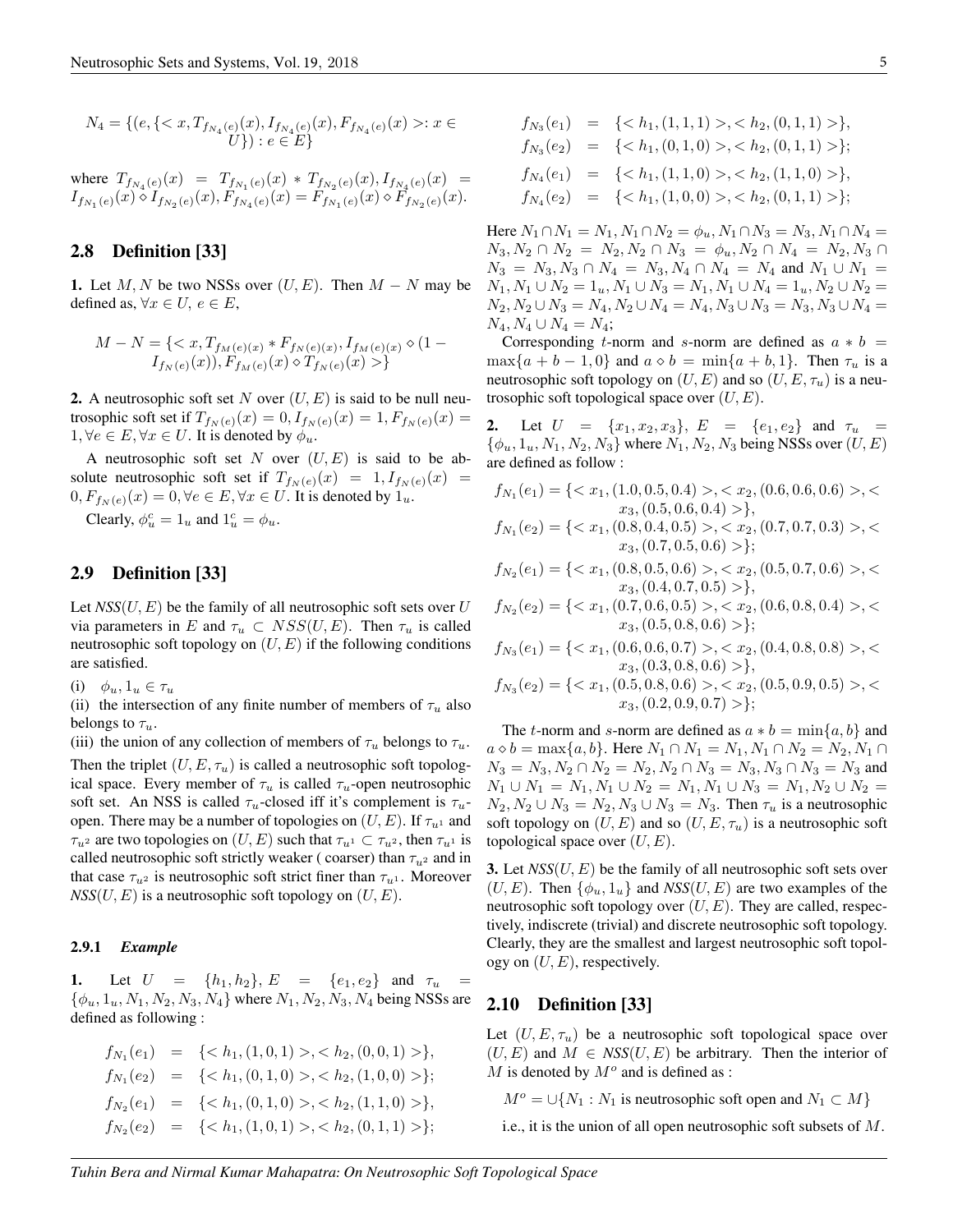#### 2.10.1 Theorem [33]

Let  $(U, E, \tau_u)$  be a neutrosophic soft topological space over  $(U, E)$  and  $M, P \in NSS(U, E)$ . Then,

(i)  $M^o \subset M$  and  $M^o$  is the largest open set.  $(ii) M \subset P \Rightarrow M^o \subset P^o.$ (iii)  $M^o$  is an open neutrosophic soft set i.e.,  $M^o \in \tau_u$ . (iv) M is neutrosophic soft open set iff  $M^o = M$ . (v)  $(M^o)^o = M^o$ .  $(vi)(\phi_u)^o = \phi_u$  and  $1_u^o = 1_u$ .

(vii)  $(M \cap P)^o = M^o \cap P^o$ . (viii)  $M^o \cup P^o \subset (M \cup P)^o$ .

#### 2.11 Definition [33]

Let  $(U, E, \tau_u)$  be a neutrosophic soft topological space over  $(U, E)$  and  $M \in NSS(U, E)$  be arbitrary. Then the closure of M is denoted by  $\overline{M}$  and is defined as :

 $M = \bigcap \{N_1 : N_1 \text{ is neutrosophic soft closed and } N_1 \supset M\}$ 

i.e., it is the intersection of all closed neutrosophic soft supersets of M.

#### 2.11.1 Theorem [33]

Let  $(U, E, \tau_u)$  be a neutrosophic soft topological space over  $(U, E)$  and  $M, P \in NSS(U, E)$ . Then,

(i)  $M \subset \overline{M}$  and  $\overline{M}$  is the smallest closed set. (ii)  $M \subset P \Rightarrow \overline{M} \subset \overline{P}$ . (iii)  $\overline{M}$  is closed neutrosophic soft set i.e.,  $\overline{M} \in \tau_u^c$ . (iv) M is neutrosophic soft closed set iff  $\overline{M} = M$ . (v)  $\overline{M} = \overline{M}$ . (vi)  $\overline{\phi_u} = \phi_u$  and  $\overline{1_u} = 1_u$ . (vii)  $\overline{M \cup P} = \overline{M} \cup \overline{P}$ .

(viii)  $\overline{M \cap P} \subset \overline{M} \cap \overline{P}$ .

#### 2.11.2 Theorem [33]

Let  $(U, E, \tau_u)$  be a neutrosophic soft topological space over  $(U, E)$  and  $M \in \text{NSS}(U, E)$ . Then, (i)  $(\overline{M})^c = (M^c)^o$  $(iii)(M^o)^c = \overline{(M^c)}$ 

#### 2.12 Definition [33]

1. A neutrosophic soft point in an NSS N is defined as an element  $(e, f_N(e))$  of N, for  $e \in E$  and is denoted by  $e_N$ , if  $f_N(e) \notin \phi_u$ and  $f_N(e') \in \phi_u, \forall e' \in E - \{e\}.$ 

2. The complement of a neutrosophic soft point  $e_N$  is another neutrosophic soft point  $e_N^c$  such that  $f_N^c(e) = (f_N(e))^c$ .

3. A neutrosophic soft point  $e_N \in M$ , M being an NSS if for the element  $e \in E$ ,  $f_N(e) \le f_M(e)$ .

#### 2.12.1 *Example*

Let  $U = \{x_1, x_2, x_3\}$  and  $E = \{e_1, e_2\}$ . Then,  $e_{1N} = \{ \langle x_1, (0.6, 0.4, 0.8) \rangle, \langle x_2, (0.8, 0.3, 0.5) \rangle, \langle x_3, (0.8, 0.4, 0.5) \rangle, \langle x_4, (0.8, 0.3, 0.5) \rangle, \langle x_5, (0.8, 0.3, 0.5) \rangle, \langle x_6, (0.8, 0.3, 0.5) \rangle, \langle x_7, (0.8, 0.3, 0.5) \rangle, \langle x_8, (0.8, 0.3, 0.5) \rangle, \langle x_9, (0.8, 0.3, 0.5$  $x_3$ ,  $(0.3, 0.7, 0.6) >$ 

is a neutrosophic soft point whose complement is

 $e_{1N}^c = \{ , , < \}$  $x_3$ ,  $(0.6, 0.3, 0.3)$  > }.

For another NSS  $M$  defined on same  $(U, E)$ , let,

 $f_M(e_1) = \{ \langle x_1, (0.7, 0.4, 0.7) \rangle, \langle x_2, (0.8, 0.2, 0.4) \rangle, \langle x_3, (0.8, 0.4, 0.7) \rangle, \langle x_4, (0.8, 0.4, 0.7) \rangle, \langle x_5, (0.8, 0.4, 0.7) \rangle, \langle x_6, (0.8, 0.4, 0.7) \rangle, \langle x_7, (0.8, 0.4, 0.7) \rangle, \langle x_8, (0.8, 0.4, 0.7) \rangle, \langle x_9, (0.8, 0.4, 0.$  $x_3$ ,  $(0.5, 0.6, 0.5) >$ .

Then,  $f_N(e_1) \le f_M(e_1)$  i.e.,  $e_{1N} \in M$ .

#### 2.13 Definition [33]

**Hausdorff space :** Let  $(U, E, \tau_u)$  be a neutrosophic soft topological space over  $(U, E)$ . For two distinct neutrosophic soft points  $e<sub>K</sub>, e<sub>S</sub>$ , if there exists disjoint neutrosophic soft open sets M, P such that  $e_K \in M$  and  $e_S \in P$  then  $(U, E, \tau_u)$  is called  $T_2$ space or Hausdorff space.

#### 2.13.1 *Example*

Let  $U = \{h_1, h_2\}$ ,  $E = \{e\}$  and  $\tau_u = \{\phi_u, 1_u, M, P\}$  where  $M, P$  being neutrosophic soft subsets of N are defined as following :

$$
f_M(e) = \{ < h_1, (1, 0, 1) > \, < h_2, (0, 0, 1) > \};
$$
\n
$$
f_P(e) = \{ < h_1, (0, 1, 0) > \, < h_2, (1, 1, 0) > \};
$$

Then  $\tau_u$  is a neutrosophic soft topology on  $(U, E)$  with respect to the t-norm and s-norm defined as  $a * b = \max\{a + b - 1, 0\}$ and  $a \circ b = \min\{a + b, 1\}$ . Here  $e_M \in M$  and  $e_P \in P$  with  $e_M \neq e_P$  and  $M \cap P = \phi_u$ .

#### 2.14 Definition [33]

Let  $(U, E, \tau_u)$  be a neutrosophic soft topological space over  $(U, E)$  where  $\tau_u$  is a topology on  $(U, E)$  and  $M \in NSS(U, E)$ an arbitrary NSS. Suppose  $\tau_M = \{M \cap N_i : N_i \in \tau_u\}$ . Then  $\tau_M$  forms also a topology on  $(U, E)$ . Thus  $(U, E, \tau_M)$  is a neutrosophic soft topological subspace of  $(U, E, \tau_u)$ .

#### 2.14.1 *Example*

Let us consider the example (2) in [2.9.1]. We define  $M \in$  $NSS(U, E)$  as following :

$$
f_M(e_1) = \{< x_1, (0.4, 0.6, 0.8) > , < x_2, (0.7, 0.3, 0.2) > , < x_3, (0.5, 0.5, 0.7) > \};
$$
\n
$$
f_M(e_2) = \{< x_1, (0.6, 0.3, 0.5) > , < x_2, (0.4, 0.7, 0.6) > , < x_3, (0.8, 0.3, 0.5) > \};
$$

We denote  $M \cap \phi_u = \phi_M, M \cap 1_u = 1_M, M \cap N_1 =$  $M_1, M \cap N_2 = M_2, M \cap N_3 = M_3$ ; Then  $M_1, M_2, M_3$  are given as following :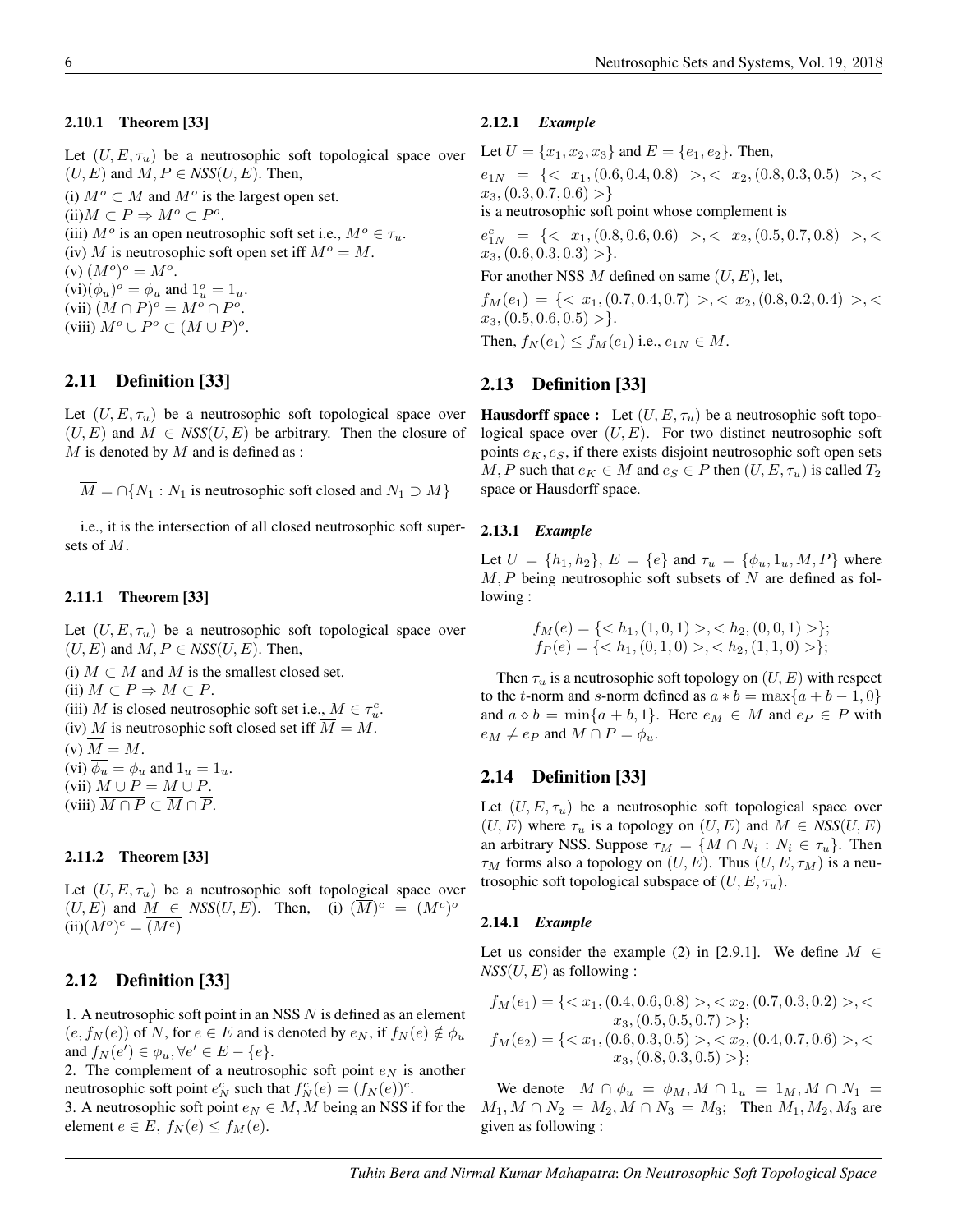$$
f_{M_1}(e_1) = \{ \langle x_1, (0.4, 0.6, 0.8) \rangle, \langle x_2, (0.6, 0.6, 0.6) \rangle, \langle x_3, (0.5, 0.6, 0.7) \rangle \};
$$

$$
f_{M_1}(e_2) = \{ \langle x_1, (0.6, 0.4, 0.5) \rangle, \langle x_2, (0.4, 0.7, 0.6) \rangle, \langle x_3, (0.7, 0.5, 0.6) \rangle \};
$$

 $f_{M_2}(e_1) = \{ \langle x_1, (0.4, 0.6, 0.8) \rangle, \langle x_2, (0.5, 0.7, 0.6) \rangle, \langle x_3, (0.7, 0.6) \rangle, \langle x_4, (0.7, 0.6) \rangle, \langle x_5, (0.7, 0.6) \rangle, \langle x_6, (0.7, 0.6) \rangle, \langle x_7, (0.7, 0.6) \rangle, \langle x_8, (0.7, 0.6) \rangle, \langle x_9, (0.7, 0.6) \rangle, \langle x_1, (0.7, 0.6) \rangle, \langle x_2, ($  $x_3$ ,  $(0.4, 0.7, 0.7) >$ ;

$$
f_{M_2}(e_2) = \{ \langle x_1, (0.6, 0.6, 0.5) \rangle, \langle x_2, (0.4, 0.8, 0.6) \rangle, \langle x_3, (0.5, 0.8, 0.6) \rangle \};
$$

$$
f_{M_3}(e_1) = \{ \langle x_1, (0.4, 0.6, 0.8) \rangle, \langle x_2, (0.4, 0.8, 0.8) \rangle, \langle x_3, (0.3, 0.8, 0.7) \rangle \};
$$

$$
f_{M_3}(e_2) = \{ \langle x_1, (0.5, 0.8, 0.6) \rangle, \langle x_2, (0.4, 0.9, 0.6) \rangle, \langle x_3, (0.2, 0.9, 0.7) \rangle \};
$$

Here  $M_1 \cap M_2 = M_2, M_1 \cap M_3 = M_3, M_2 \cap M_3 = M_3$  and  $M_1 \cup M_2 = M_2, M_1 \cup M_3 = M_3, M_2 \cup M_3 = M_3$ . Then  $\tau_M$  =  $\{\phi_M, 1_M, M_1, M_2, M_3\}$  is neutrosophic soft subspace topology on  $(U, E)$ .

#### 2.15 Theorem [33]

Let  $(U, E, \tau_u)$  be a neutrosophic soft topological space over  $(U, E)$  and  $M, N \in NSS(U, E)$ . Then,

(i) If  $\mathcal{B}_u$  is a base of  $\tau_u$  then  $\mathcal{B}_M = \{B \cap M : B \in \mathcal{B}_u\}$  is a base for the topology  $\tau_M$ .

(ii) If  $Q$  is closed NSS in M and M is closed NSS in N, then  $Q$ is closed in N.

(iii) Let  $Q \subset M$ . If  $\overline{Q}$  is the closure of Q then  $\overline{Q} \cap M$  is the closure of  $Q$  in  $M$ .

(iv) An NSS  $M \in NSS(U, E)$  is an open NSS iff M is a neighbourhood of each NSS N contained in M.

#### 2.16 Proposition (De-Morgan's law)[33]

Let  $N_1, N_2$  be two neutrosophic soft sets over  $(U, E)$ . Then,

(i)  $(N_1 \cup N_2)^c = N_1^c \cap N_2^c$  (ii)  $(N_1 \cap N_2)^c = N_1^c \cup N_2^c$ .

## 3 Connectedness

In this section, the concept of connectedness on neutrosophic soft topological space has been introduced with suitable example. Some related theorems have been developed in continuation.

#### 3.1 Definition

Two neutrosophic soft sets  $N_1, N_2$  of a neutrosophic soft topological space  $(U, E, \tau_u)$  over  $(U, E)$  are said to be separated if (i)  $N_1 \cap N_2 = \phi_u$  and (ii)  $\overline{N_1} \cap N_2 = \phi_u$  or  $N_1 \cap \overline{N_2} = \phi_u$ .

#### 3.2 Definition

Let  $(U, E, \tau_u)$  be a neutrosophic soft topological space over  $(U, E)$ . Then a pair of nonempty neutrosophic soft open sets  $N_1, N_2$  is called a neutrosophic soft separation of  $(U, E, \tau_u)$  if  $1_u = N_1 \cup N_2$  and  $N_1 \cap N_2 = \phi_u$ .

In the Example (1) of [2.9.1], the pair  $N_1$ ,  $N_2$  is a neutrosophic soft separation of  $(U, E, \tau_u)$  as  $1_u = N_1 \cup N_2$  and  $N_1 \cap N_2 = \phi_u$ .

#### 3.3 Definition

A neutrosophic soft topological space  $(U, E, \tau_u)$  is said to be neutrosophic soft connected if there does not exist a neutrosophic soft separation of  $(U, E, \tau_u)$ . Otherwise,  $(U, E, \tau_u)$  is called neutrosophic soft disconnected.

The topological space in the Example (2) of [2.9.1] is connected but (1) of [2.9.1] is disconnected.

#### 3.4 Theorem

A neutrosophic soft topological space  $(U, E, \tau_u)$  is said to be neutrosophic soft disconnected iff there exists a nonempty proper neutrosophic soft subset of  $1_u$  which is both neutrosophic soft open and neutrosophic soft closed.

*Proof.* Let  $M \subset 1_u, M \neq \phi_u$  and M is both neutrosophic soft open and closed. Then  $M^c \subset 1_u, M^c \neq \phi_u$  and  $M^c$  is both neutrosophic soft open and closed, also. Let  $P = M^c$ . Then  $\overline{M} = M$  and  $\overline{P} = P$ . Thus  $1_u$  can be expressed as the union of two separated neutrosophic soft sets  $M, P$  and so, is neutrosophic soft disconnected.

Conversely, let  $1_u$  be neutrosophic soft disconnected. Then there exists nonempty neutrosophic soft open sets  $N_1, N_2$  such that  $1_u = N_1 \cup N_2$  and  $N_1 \cap N_2 = \phi_u$ . Then  $N_1 = N_2^c$  i.e.,  $N_1$ is closed, also. Similarly,  $N_2 = N_1^c$  and so,  $N_2$  is closed.

#### 3.5 Theorem

A neutrosophic soft topological space  $(U, E, \tau_u)$  is said to be neutrosophic soft connected iff there exists neutrosophic soft sets in  $NSS(U, E)$  which are both neutrosophic soft open and neutrosophic soft closed, are  $\phi_u$  and  $1_u$ .

*Proof.* Let  $(U, E, \tau_u)$  be a connected neutrosophic soft topological space. For contrary, we suppose that  $M$  is both neutrosophic soft open and closed different from  $\phi_u$ ,  $1_u$ . Then  $M^c$  is also both neutrosophic soft open and closed different from  $\phi_u, 1_u$ . Also  $M \cap M^c = \phi_u$  and  $M \cup M^c = 1_u$ . Therefore  $M, M^c$  is a neutrosophic soft separation of  $1_u$ . This is a contradiction. So, the only neutrosophic soft closed and open sets in  $NSS(U, E)$  are  $\phi_u$ and  $1_u$ .

Conversely, let  $M, P$  be a neutrosophic soft separation of  $(U, E, \tau_u)$ . Then  $M \neq N$  i.e.,  $M = P^c$ , otherwise  $M = 1_u$ implies  $P = \phi_u$ , a contradiction. This shows that M is both neutrosophic soft open and neutrosophic soft closed different from  $\phi_u$ ,  $1_u$ . This is a contradiction. Hence,  $(U, E, \tau_u)$  is connected.

#### 3.6 Theorem

If the neutrosophic soft sets  $N_1, N_2$  form a neutrosophic soft separation of  $(U, E, \tau_u)$  and if  $(U, E, \tau_M)$  is a neutrosophic soft connected subspace of  $(U, E, \tau_u)$ , then  $M \subset N_1$  or  $M \subset N_2$ .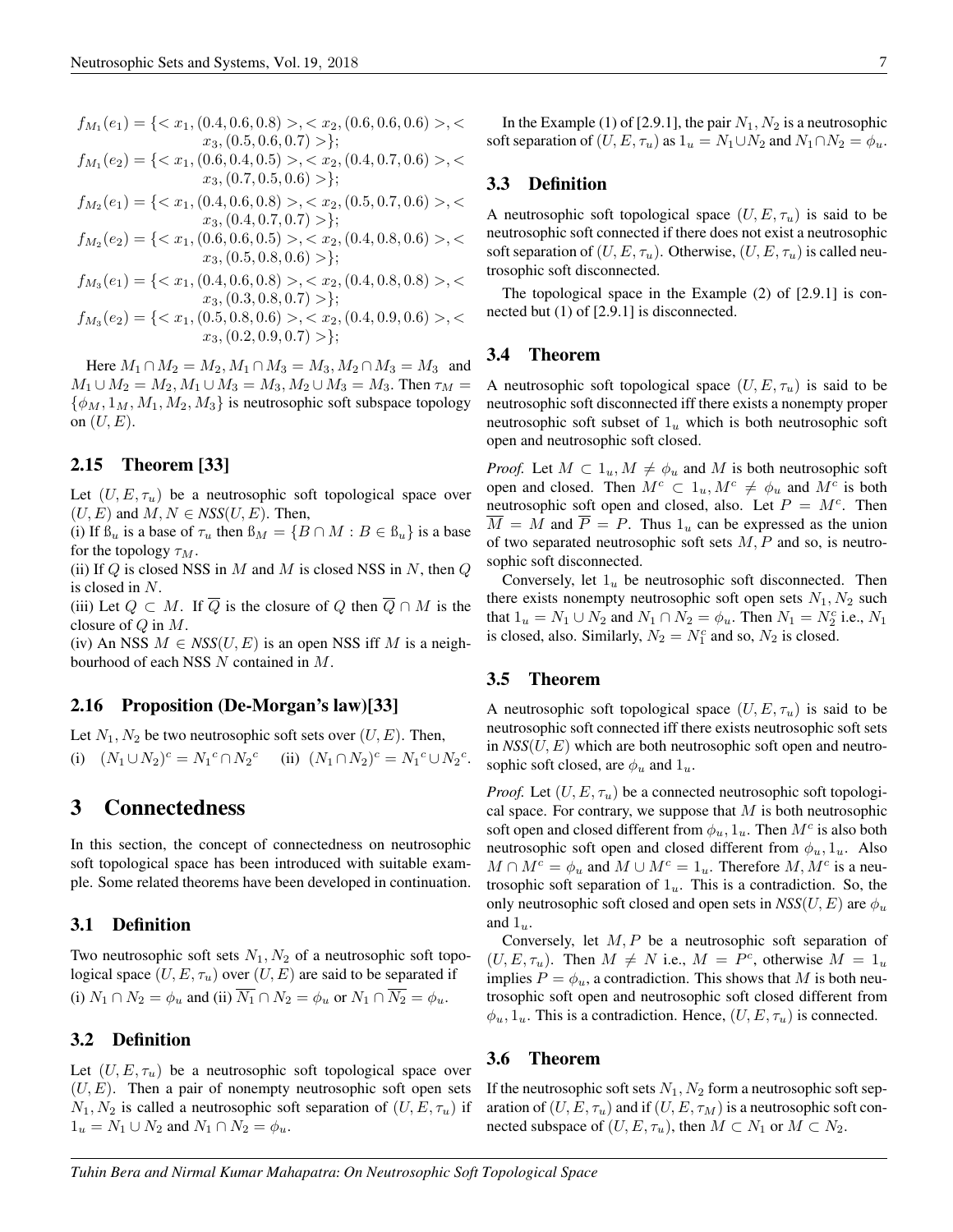*Proof.* Here  $N_1, N_2 \in \tau_u$  such that  $N_1 \cap N_2 = \phi_u$  and  $N_1 \cup N_2 = 1_u$ . Then  $N_1 \cap M$ ,  $N_2 \cap M \in \tau_M$  as  $(U, E, \tau_M)$ is a neutrosophic soft topological subspace of  $(U, E, \tau_u)$ . Now  $(N_1 \cap M) \cap (N_2 \cap M) = (N_1 \cap N_2) \cap M = \phi_u \cap M = \phi_u$  and  $(N_1 \cap M) \cup (N_2 \cap M) = (N_1 \cup N_2) \cap M = 1_u \cap M = M.$ Thus the pair  $N_1 \cap M$ ,  $N_2 \cap M$  would constitute a neutrosophic soft separation of  $(U, E, \tau_M)$ , a contradiction.

Hence, one of  $N_1 \cap M$  and  $N_2 \cap M$  is empty and so M is entirely contained in one of them.

#### 3.7 Theorem

Let  $(U, E, \tau_M)$  be a neutrosophic soft topological subspace of  $(U, E, \tau_u)$ . A separation of  $(U, E, \tau_M)$  is a pair of disjoint nonempty neutrosophic soft sets  $M_1, M_2$  whose union is M such that  $M_1 \cap \overline{M_2} = \phi_u$  and  $M_2 \cap \overline{M_1} = \phi_u$ .

*Proof.* Suppose  $M_1, M_2$  forms a separation of  $(U, E, \tau_M)$ . Then  $M_1$  is both neutrosophic soft open and closed subset of M by Theorem [3.4]. The neutrosophic soft closure of  $M_1$  in  $M$  is  $M_1 \cap M$  by Theorem [2.19]. Since  $M_1$  is neutrosophic soft closed in M then  $M_1 = \overline{M_1} \cap M$ . It implies  $\overline{M_1} \cap M_2 =$  $(M_1 \cap M) \cap M_2 = M_1 \cap M_2 = \phi_u$ . Similarly,  $M_2 \cap M_1 = \phi_u$ . Conversely, let  $M = M_1 \cup M_2$  with  $M_1 \cap M_2 = \phi_u$  such that  $\overline{M_1} \cap M_2 = \phi_u$  and  $\overline{M_2} \cap M_1 = \phi_u$ . Then  $M \cap \overline{M_1} = \phi_u$  and  $M \cap \overline{M_2} = \phi_u \Rightarrow M_1, M_2$  are neutrosophic soft closed in M. Also  $M_1 = M_2^c$  implies both are neutrosophic soft open in M.

#### 3.8 Theorem

Let  $(U, E, \tau_M)$  be a connected neutrosophic soft subspace of  $(U, E, \tau_u)$ . If  $(U, E, \tau_P)$  be any neutrosophic soft subspace of  $(U, E, \tau_u)$  such that  $M \subset P \subset \overline{M}$ , then  $(U, E, \tau_P)$  is also neutrosophic soft connected.

*Proof.* Let the neutrosophic soft set P satisfy the hypothesis. If possible, let  $P_1, P_2$  form a neutrosophic soft separation of  $(U, E, \tau_P)$ . Then  $M \subset P_1$  or  $M \subset P_2$ . Let  $M \cap P_1 = \phi_u$ . So  $M \subset P_1^c$  and  $P_1^c$  is closed NSS. It implies  $M \subset P \subset \overline{M} \subset$  $P_1^c \Rightarrow P \subset P_1^c \Rightarrow P \cap P_1 = \phi_u$ . This is a contradiction to the fact that  $P_1 \cup P_2 = P$ . Hence,  $(U, E, \tau_P)$  is neutrosophic soft connected.

#### 3.9 Theorem

Arbitrary union of connected neutrosophic soft subspaces of  $(U, E, \tau_u)$  having nonempty intersection is also neutrosophic soft connected.

*Proof.* Let  $\{(U, E, \tau_{N_i}) : i \in \Gamma\}$  be a class of connected neutrosophic soft subspaces of  $(U, E, \tau_u)$  with nonempty intersection. Let  $\tau_M = \bigcup_i (\tau_{N_i})$ . If possible, we take a neutrosophic soft separation P, Q of  $(U, E, \tau_M)$ . For each  $i, P \cap N_i$  and  $Q \cap N_i$  are disjoint neutrosophic soft open sets in the subspace such that their union is  $N_i$ . Since each  $(U, E, \tau_{N_i})$  is connected, any of  $P \cap N_i$ and  $Q \cap N_i$  must be empty. Let  $P \cap N_i = \phi_u \Rightarrow Q \cap N_i = N_i \Rightarrow$ 

 $N_i \subset Q, \forall i \in \Gamma \Rightarrow \cup_i N_i \subset Q \Rightarrow M \subset Q \Rightarrow P \cup Q \subset Q \Rightarrow P$ is empty, a contradiction. So,  $(U, E, \tau_M)$  is neutrosophic soft connected.

#### 3.10 Theorem

Arbitrary union of a family of connected neutrosophic soft subspaces of  $(U, E, \tau_u)$  such that one of the members of the family has nonempty intersection with every member of the family, is neutrosophic soft connected.

*Proof.* Let  $\{(U, E, \tau_{N_i}) : i \in \Gamma\}$  be a class of connected neutrosophic soft subspaces of  $(U, E, \tau_u)$  and  $N_k$  be a fixed member such that  $N_k \cap N_i \neq \phi_u$  for each  $i \in \Gamma$ . Let  $M_i = N_k \cup N_i$ . Then by Theorem [3.9],  $(U, E, \tau_{M_i})$  is a neutrosophic soft connected for each  $i \in \Gamma$ . Now,  $\cup_i M_i = \cup_i (N_k \cup N_i) =$  $(N_k \cup N_1) \cup (N_k \cup N_2) \cup \cdots = N_k \cup (N_1 \cup N_2 \cup \cdots) = \cup_i N_i$ and  $\cap_i M_i = \cap_i (N_k \cup N_i) = (N_k \cup N_1) \cap (N_k \cup N_2) \cap \cdots$  $N_k \cup (N_1 \cap N_2 \cap \cdots) \neq \phi_u.$ 

This completes the theorem.

## 4 Compactness

Here, the notion of compactness on neutrosophic soft topological space is developed with some basic theorems.

#### 4.1 Definition

Let  $(U, E, \tau_u)$  be a neutrosophic soft topological space and  $M \in$  $\tau_u$ . A family  $\Omega = \{Q_i : i \in \Gamma\}$  of neutrosophic soft sets is said to be a cover of M if  $M \subset \cup Q_i$ .

If every member of that family which covers  $M$  is neutrosophic soft open then it is called open cover of M. A subfamily of  $\Omega$ which also covers  $M$  is called a subcover of  $M$ .

#### 4.1.1 Definition

Let  $(U, E, \tau_u)$  be a neutrosophic soft topological space and  $M \in$  $\tau_u$ . Suppose  $\Omega$  be an open cover of M. If  $\Omega$  has a finite subcover which also covers  $M$  then  $M$  is called neutrosophic soft compact.

#### 4.1.2 *Example*

In the Example (1) of [2.9.1],  $1_u = \bigcup_{i=1}^{4} N_i$ . So  $\{N_1, N_2, N_3, N_4\}$  is an open cover of  $(U, E, \tau_u)$ . Also,  $1_u$  =  $N_1 \cup N_2$  or  $1_u = N_1 \cup N_4$ . So  $(U, E, \tau_u)$  is neutrosophic soft compact topological space.

#### 4.2 Theorem

Let  $(U, E, \tau_u)$  be a neutrosophic soft compact topological space and M be a neutrosophic soft closed set of that space. Then M is also compact.

*Proof.* Let  $\Omega = \{Q_i : i \in \Gamma\}$  be an open cover of M.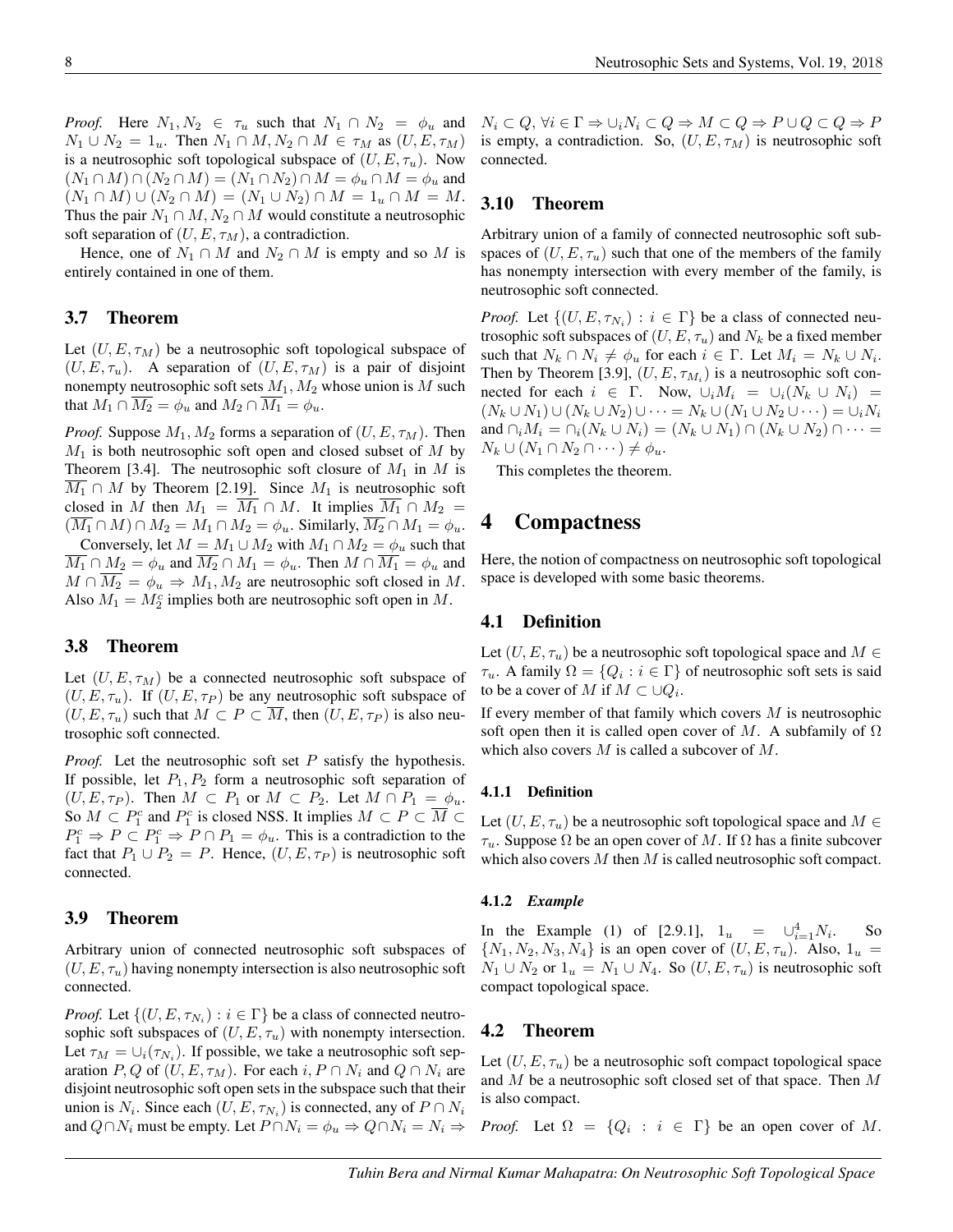Then  $\{Q_i\} \cup M^c$  is an open cover of  $(U, E, \tau_u)$ , obviously. Since  $(U, E, \tau_u)$  is compact so there exists a finite subcover of  ${Q_i}$  ∪  $M^c$  such that

$$
1_u = Q_1 \cup Q_2 \cup \dots \cup Q_n \cup M^c
$$
  
\n
$$
\Rightarrow M \subset 1_u = Q_1 \cup Q_2 \cup \dots \cup Q_n \cup M^c
$$
  
\n
$$
\Rightarrow M \subset Q_1 \cup Q_2 \cup \dots \cup Q_n \text{ as } M \cap M^c = \phi_u.
$$

Hence, M has a finite subcover and so is compact.

#### 4.3 Theorem

Let  $(U, E, \tau_u)$  be a neutrosophic soft Hausdorff topological space and M be a neutrosophic soft compact set belonging to that space. Then  $M$  is a closed NSS.

*Proof.* Let  $e_K \in M^c$  be a neutrosophic soft point. Then for each  $e_S \in M$ , we have  $e_K \neq e_S$ . So by definition of Hausdorff space, there are disjoint neutrosophic soft open sets  $N_K, N_S$  so that  $e_K \in N_K$  and  $e_S \in N_S$ . Let  $\{N_S : e_S \in M\}$  be a neutrosophic soft open cover of  $M$ . Since  $M$  is neutrosophic soft compact so it has a finite subcover, say,  $\{N_{S_1}, N_{S_2}, \cdots N_{S_n}\}$  i.e.,  $M \subset N_{S_1} \cup N_{S_2} \cup \cdots \cup N_{S_n} = P$ , say. Then P is neutrosophic soft open.

Let  $Q = N_{K_1} \cap N_{K_2} \cap \cdots \cap N_{K_n}$  where each  $N_{K_i}$  is open NSS corresponding to  $e_{K_i} \in M^c$ . Now,  $N_{S_i} \cap N_{K_i} = \phi_u \Rightarrow$  $N_{S_i} \cap Q = \phi_u$  for each i. Then  $P \cap Q = (N_{S_1} \cup N_{S_2} \cup \cdots \cup$  $N_{S_n} \cap Q = (N_{S_1} \cap Q) \cup (N_{S_2} \cap Q) \cup \cdots \cup (N_{S_n} \cap Q) = \phi_u.$ Since  $M \subset P$  and  $P \cap Q = \phi_u$ , so  $M \cap Q = \phi_u \Rightarrow Q \subset M^c$  and  $Q$  is open NSS. This implies  $M<sup>c</sup>$  is open NSS i.e.,  $M$  is closed.

#### 4.4 Theorem

A neutrosophic soft topological space is compact iff each family of neutrosophic soft closed sets with the finite intersection property has a nonempty intersection.

*Proof.* Let  $(U, E, \tau_u)$  be a compact neutrosophic soft topological space. Consider  $\Omega = \{Q_i : i \in \Gamma\}$  be a family of closed NSSs such that  $\bigcap_i Q_i = \phi_u$ . We show  $\Omega$  can not have finite intersection property. Let  $\Delta = \{Q_i^c : Q_i \in \Omega, i \in \Gamma\}$ . Then  $\Delta$  is an open cover of  $(U, E, \tau_u)$  such that there exists a finite subcover  $\{Q_1^c, Q_2^c, \cdots, Q_n^c\}$ . Now  $\cap_{i=1}^n Q_i = 1_u - (Q_1^c \cup Q_2^c \cup \cdots \cup Q_n^c) =$  $1_u - 1_u = \phi_u$  by Definition [2.8]. Hence, the 'if part' holds.

Next assume that  $(U, E, \tau_u)$  is not compact. Then, a neutrosophic soft open cover  $\{Q_i : i \in \Gamma\}$ , say, of  $(U, E, \tau_u)$  has no finite subcover i.e.,  $Q_1 \cup Q_2 \cup \cdots \cup Q_n \neq 1_u$ . This implies  $Q_1^c \cap Q_2^c \cap \cdots \cap Q_n^c \neq \phi_u$  by Definition [2.8] and Proposition [2.16]. Thus  $\{Q_i^c : i \in \Gamma\}$  has finite intersection property. Then by hypothesis,  $\bigcap_i Q_i^c \neq \phi_u$  and  $\bigcup_i Q_i \neq 1_u$  which is a contradiction. Hence,  $(U, E, \tau_u)$  is compact.

# 5 Neutrosophic soft continuous mappings

In this section, first we define neutrosophic soft mapping, then define image and pre-image of an NSS under a neutrosophic soft mapping. In continuation, we introduce the notion of neutrosophic soft continuous mapping in a neutrosophic soft topological space along with some of it's properties.

In rest of the paper, if  $M$  be an NSS over  $U$  via parameter set  $E$ , we write  $(M, E)$ , an NSS over U i.e.,  $(M, E) = \{ \langle e, f_M(e) \rangle :$  $e \in E$ .

#### 5.1 Definition

Let,  $\varphi : U \to V$  and  $\psi : E \to E$  be two functions where E is the parameter set for each of the crisp sets  $U$  and  $V$ . Then the pair  $(\varphi, \psi)$  is called an NSS function from  $(U, E)$  to  $(V, E)$ . We write,  $(\varphi, \psi) : (U, E) \to (V, E)$ .

#### 5.1.1 Definition

Let  $(M, E)$  and  $(N, E)$  be two NSSs defined over U and V, respectively and  $(\varphi, \psi)$  be an NSS function from  $(U, E)$  to  $(V, E)$ . Then,

(1) The image of  $(M, E)$  under  $(\varphi, \psi)$ , denoted by  $(\varphi, \psi)(M, E)$ , is an NSS over V and is defined as :

 $(\varphi, \psi)(M, E) = (\varphi(M), \psi(E)) = \{ \langle \psi(a), f_{\varphi(M)}(\psi(a)) \rangle :$  $a \in E$  where  $\forall b \in \psi(E), \forall y \in V$ .

$$
T_{f_{\varphi(M)}(b)}(y) = \begin{cases} \max_{\varphi(x)=y} \max_{\psi(a)=b} [T_{f_M(a)}(x)], \text{ if } x \in \varphi^{-1}(y) \\ 0, \quad \text{otherwise.} \end{cases}
$$

$$
I_{f_{\varphi(M)}(b)}(y) = \begin{cases} \min_{\varphi(x)=y} \min_{\psi(a)=b} [I_{f_M(a)}(x)], \text{ if } x \in \varphi^{-1}(y) \\ 1, \quad \text{otherwise.} \end{cases}
$$

$$
F_{f_{\varphi(M)}(b)}(y) = \begin{cases} \min_{\varphi(x)=y} \min_{\psi(a)=b} [F_{f_M(a)}(x)], \text{ if } x \in \varphi^{-1}(y) \\ 1, \quad \text{otherwise.} \end{cases}
$$

(2) The pre-image of  $(N, E)$  under  $(\varphi, \psi)$ , denoted by  $(\varphi, \psi)^{-1}(N, E)$ , is an NSS over U and is defined by :  $(\varphi, \psi)^{-1}(N, E) = (\varphi^{-1}(N), \psi^{-1}(E))$  where  $\forall a \in$ 

 $\psi^{-1}(E), \forall x \in U.$ 

$$
T_{f_{\varphi^{-1}(N)}(a)}(x) = T_{f_N(\psi(a))}(\varphi(x))
$$
  
\n
$$
I_{f_{\varphi^{-1}(N)}(a)}(x) = I_{f_N(\psi(a))}(\varphi(x))
$$
  
\n
$$
F_{f_{\varphi^{-1}(N)}(a)}(x) = F_{f_N(\psi(a))}(\varphi(x))
$$

If  $\psi$  and  $\varphi$  are injective (surjective), then  $(\varphi, \psi)$  is injective (surjective).

#### 5.1.2 Proposition

Let,  $(\varphi, \psi) : (U, E) \to (V, E)$  be a neutrosophic soft mapping and  $(M_1, E)$  and  $(M_2, E)$  be two NSSs defined over U. Then the followings hold.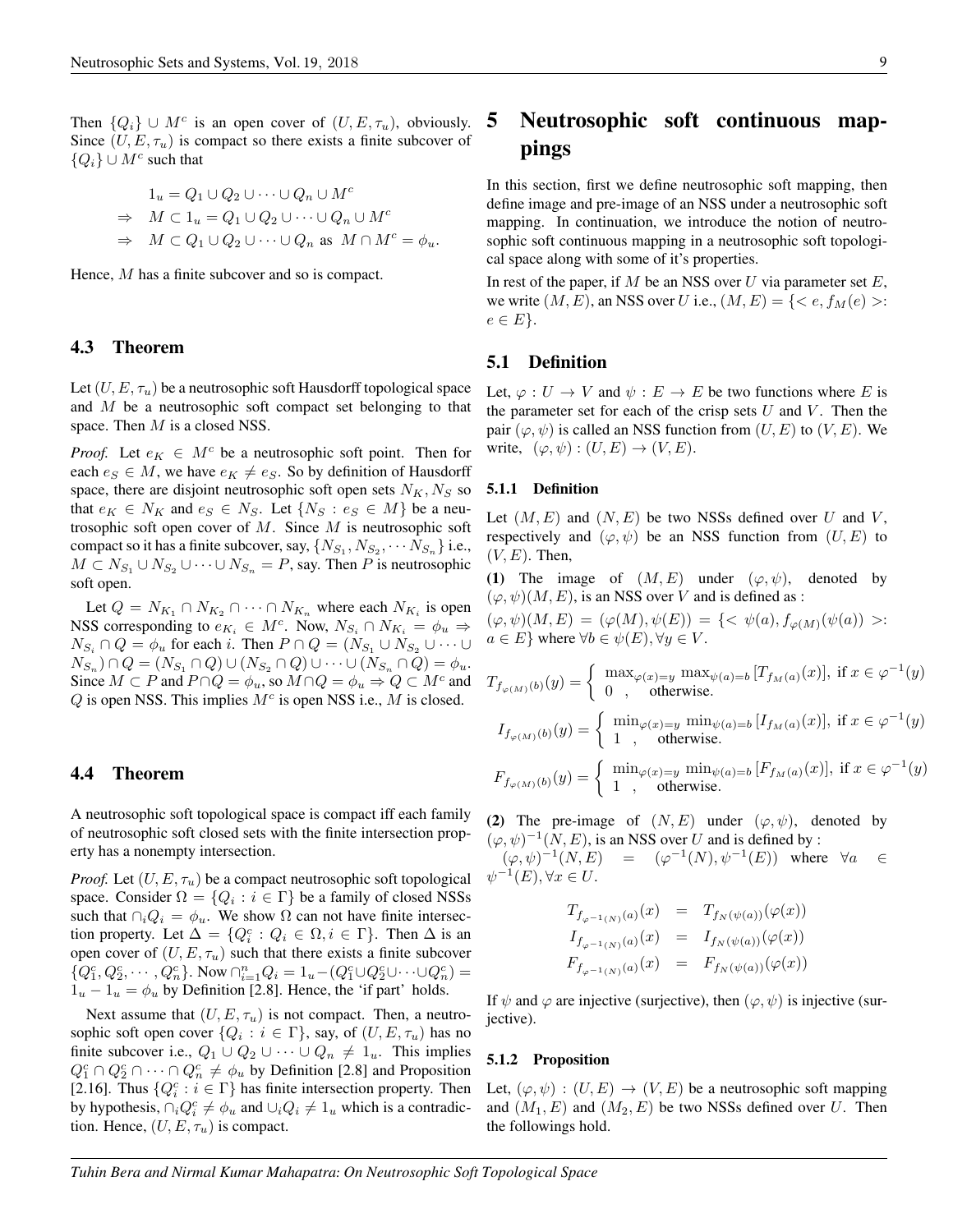(1)  $(M_1, E) \subseteq (\varphi, \psi)^{-1} [(\varphi, \psi)(M_1, E)]$ (2)  $[(\varphi, \psi)(M_1, E)]^c \subseteq (\varphi, \psi)(M_1, E)^c$ , if  $\varphi$  is surjective. (3)  $(\varphi, \psi)[(M_1, E) \cup (M_2, E)] = (\varphi, \psi)(M_1, E) \cup$  $(\varphi, \psi)(M_2, E)$ (4)  $(\varphi, \psi)[(M_1, E) \cap (M_2, E)] = (\varphi, \psi)(M_1, E) \cap$  $(\varphi, \psi)(M_2, E)$ 

*Proof.*

(1)  $(\varphi, \psi)^{-1} [(\varphi, \psi)(M_1, E)] = (\varphi, \psi)^{-1} [\varphi(M_1), \psi(E)] =$  $[\varphi^{-1}(\varphi(M_1)), \psi^{-1}(\psi(E))]$ . Then for  $a \in \psi^{-1}(\psi(E))$  and  $x \in U$ , we have,  $T_{f_{\varphi^{-1}(\varphi(M_1))}(a)}(x) = T_{f_{\varphi(M_1)}(\psi(a))}(\varphi(x)) =$  $\max_{\varphi(x)} \max_{\psi(a)} [T_{f_M(a)}(x)].$  Now,  $T_{f_M(a)}(x)$   $\leq$  $\max_{\varphi(x)} \max_{\psi(a)} [T_{f_M(a)}(x)] = T_{f_{\varphi^{-1}(\varphi(M_1))}(a)}(x).$ Similarly,  $I_{f_M(a)}(x) \geq I_{f_{\varphi^{-1}(\varphi(M_1))}(a)}(x)$  and  $F_{f_M(a)}(x) \geq$  $F_{f_{\varphi^{-1}(\varphi(M_1))}(a)}(x).$ Hence,  $(M_1, E) \subseteq (\varphi, \psi)^{-1}[(\varphi, \psi)(M_1, E)].$ 

(2) Suppose,  $\varphi$  is surjective mapping. Here,  $[(\varphi, \psi)(M_1, E)]^c =$  $[(\varphi(M_1))^c, \psi(E)]$  and  $(\varphi, \psi)(M_1, E)^c$  =  $[\varphi(M_1^c), \psi(E)]$ . For  $b \in \psi(E)$  and  $y \in V$ , we have,  $T_{f(\varphi(M_1))^c(b)}(y) =$  $F_{f_{(\varphi(M_1))}(b)}(y) = \min_{\varphi(x)=y} \min_{\psi(a)=b} [F_{f_{M_1}(a)}(x)].$  But,  $T_{f_{\varphi(M_1^c)}(b)}(y) = \max_{\varphi(x)=y} \max_{\psi(a)=b} [T_{f_{M_1^c}(a)}(x)] =$  $\max_{\varphi(x)=y} \max_{\psi(a)=b} [F_{f_{M_1}(a)}(x)].$  Thus,  $T_{f_{(\varphi(M_1))^c}(b)}(y) \leq$  $T_{f_{\varphi(M_1^c)}(b)}(y)\cdot\dots\cdot\dots\cdot(j)$ 

Similarly,  $F_{f_{(\varphi(M_1))}c(b)}(y) \geq F_{f_{\varphi(M_1^c)}(b)}(y) \cdot \cdots \cdot \cdots$  (ii)

Finally,  $I_{f_{(\varphi(M_1))}c(b)}(y) = 1 - I_{f_{(\varphi(M_1))}(b)}(y)$  $1 - \min_{\varphi(x) = y} \min_{\psi(a) = b} [I_{f_{M_1}(a)}(x)]$  and  $I_{f_{\varphi(M_1^c)}(b)}(y) =$  $\min_{\varphi(x)=y} \min_{\psi(a)=b} [I_{f_{M_1^c}(a)}(x)] = \min_{\varphi(x)=y} \min_{\psi(a)=b} [1 I_{f_{M_1}(a)}(x)].$ 

This shows,  $I_{f_{(\varphi(M_1))^c}(b)}(y) \geq I_{f_{\varphi(M_1^c)}(b)}(y) \cdot \cdots \cdot \cdots$  (iii) This completes the 2nd part.

(3) Let,  $(M_1, E) \cup (M_2, E) = (M, E)$ . Then,  $(\varphi, \psi)[(M_1, E) \cup (M_2, E)] = (\varphi, \psi)(M, E)$  $[\varphi(M), \psi(E)]$ . So, for  $b \in \psi(E)$  and  $y \in V$ , we have,

$$
T_{f_{\varphi(M)}(b)}(y) = \max_{\varphi(x)=y} \max_{\psi(a)=b} [T_{f_M(a)}(x)]
$$
  
= 
$$
\max_{\varphi(x)=y} \max_{\psi(a)=b} [T_{f_{M_1}(a)}(x) \diamond T_{f_{M_2}(a)}(x)]
$$

Next,  $(\varphi, \psi)(M_1, E) \cup (\varphi, \psi)(M_2, E) = [\varphi(M_1) \cup \mathbf{N}]$  $\varphi(M_2), \psi(E)$  = [P,  $\psi(E)$ ], say. Then,

$$
T_{f_P(b)}(y)
$$
  
=  $T_{f_{\varphi(M_1)}(b)}(y) \diamond T_{f_{\varphi(M_2)}(b)}(y)$   
=  $\max_{\varphi(x)=y} \max_{\psi(a)=b} [T_{f_{M_1}(a)}(x)] \diamond \max_{\varphi(x)=y} \max_{\psi(a)=b} [T_{f_{M_2}(a)}(x)]$   
=  $\max_{\varphi(x)=y} \max_{\psi(a)=b} [T_{f_{M_1}(a)}(x) \diamond T_{f_{M_2}(a)}(x)]$ 

Thus,  $T_{f_{\varphi(M)}(b)}(y) = T_{f_P(b)}(y)$ . Similar results also hold for  $I, F$ .

This completes the proof of part (3).

(4) Let,  $(M_1, E) \cap (M_2, E) = (M, E)$ . Then,  $(\varphi, \psi) [(M_1, E) \cap (M_2, E)] = (\varphi, \psi) (M, E) =$  $[\varphi(M), \psi(E)]$ . So, for  $b \in \psi(E)$  and  $y \in V$ , we have,

$$
T_{f_{\varphi(M)}(b)}(y) = \max_{\varphi(x)=y} \max_{\psi(a)=b} [T_{f_M(a)}(x)]
$$
  
= 
$$
\max_{\varphi(x)=y} \max_{\psi(a)=b} [T_{f_{M_1}(a)}(x) * T_{f_{M_2}(a)}(x)]
$$

Next,  $(\varphi, \psi)(M_1, E) \cap (\varphi, \psi)(M_2, E) = [\varphi(M_1) \cap$  $\varphi(M_2), \psi(E)$  = [Q,  $\psi(E)$ ], say. Then,

$$
T_{f_Q(b)}(y)
$$
  
=  $T_{f_{\varphi(M_1)}(b)}(y) * T_{f_{\varphi(M_2)}(b)}(y)$   
=  $\max_{\varphi(x)=y} \max_{\psi(a)=b} [T_{f_{M_1}(a)}(x)] * \max_{\varphi(x)=y} \max_{\psi(a)=b} [T_{f_{M_2}(a)}(x)]$   
=  $\max_{\varphi(x)=y} \max_{\psi(a)=b} [T_{f_{M_1}(a)}(x) * T_{f_{M_2}(a)}(x)]$ 

Thus,  $T_{f_{\varphi(M)}(b)}(y) = T_{f_Q(b)}(y)$ . Similar results also hold for  $I, F$ .

This ends the last part.

#### 5.1.3 Proposition

Let,  $(\varphi, \psi) : (U, E) \to (V, E)$  be a neutrosophic soft mapping and  $(N_1, E)$  and  $(N_2, E)$  be two NSSs defined over V. Then the followings hold.

(1)  $(\varphi, \psi)[(\varphi, \psi)^{-1}(N_1, E)] = (N_1, E)$ , if  $(\varphi, \psi)$  is surjective. (2)  $[(\varphi, \psi)^{-1}(N_1, E)]^c = (\varphi, \psi)^{-1}(N_1, E)^c$ 

(3)  $(\varphi, \psi)^{-1}[(N_1, E) \cup (N_2, E)] = (\varphi, \psi)^{-1}(N_1, E) \cup$  $(\varphi, \psi)^{-1}(N_2, E)$ 

(4)  $(\varphi, \psi)^{-1}[(N_1, E) \cap (N_2, E)] = (\varphi, \psi)^{-1}(N_1, E) \cap$  $(\varphi, \psi)^{-1}(N_2, E)$ 

*Proof.* We shall prove (2) and (3), only. The others can be proved similarly.

(2) Here,  $[(\varphi, \psi)^{-1}(N_1, E)]^c = [(\varphi^{-1}(N))^c, \psi^{-1}(E)]$ . Then, for  $a \in \psi^{-1}(E)$ ,  $x \in U$ ,

$$
T_{f_{(\varphi^{-1}(N))^c}(a)}(x) = F_{f_{\varphi^{-1}(N)}(a)}(x) = F_{f_N(\psi(a))}(\varphi(x)),
$$
  
\n
$$
I_{f_{(\varphi^{-1}(N))^c}(a)}(x) = 1 - I_{f_{\varphi^{-1}(N)}(a)}(x) = 1 - I_{f_N(\psi(a))}(\varphi(x)),
$$
  
\n
$$
F_{f_{(\varphi^{-1}(N))^c}(a)}(x) = T_{f_{\varphi^{-1}(N)}(a)}(x) = T_{f_N(\psi(a))}(\varphi(x)).
$$

Next, 
$$
(\varphi, \psi)^{-1}(N_1, E)^c = [\varphi^{-1}(N_1^c), \psi)^{-1}(E)]
$$
. Then,  
\n
$$
T_{f_{\varphi^{-1}(N^c)}(a)}(x) = T_{f_{N^c}(a)}(x) = F_{f_{N}(\psi(a))}(\varphi(x)),
$$
\n
$$
I_{f_{\varphi^{-1}(N^c)}(a)}(x) = I_{f_{N^c}(a)}(x) = 1 - I_{f_{N}(\psi(a))}(\varphi(x)),
$$
\n
$$
F_{f_{\varphi^{-1}(N^c)}(a)}(x) = F_{f_{N^c}(a)}(x) = T_{f_{N}(\psi(a))}(\varphi(x)).
$$

Hence, the result is proved.

(3) Let,  $(N_1, E) \cup (N_2, E) = (N, E)$ . Then,  $(\varphi, \psi)^{-1}[(N_1, E) \cup (N_2, E)] = (\varphi, \psi)^{-1}(N, E) =$  $[\varphi^{-1}(N), \psi^{-1}(E)]$ . So, for  $a \in \psi^{-1}(E)$  and  $x \in U$ , we have,

$$
T_{f_{\varphi^{-1}(N)}(a)}(x) = T_{f_N(\psi(a))}(\varphi(x))
$$
  
=  $T_{f_{N_1}(\psi(a))}(\varphi(x)) \diamond T_{f_{N_2}(\psi(a))}(\varphi(x))$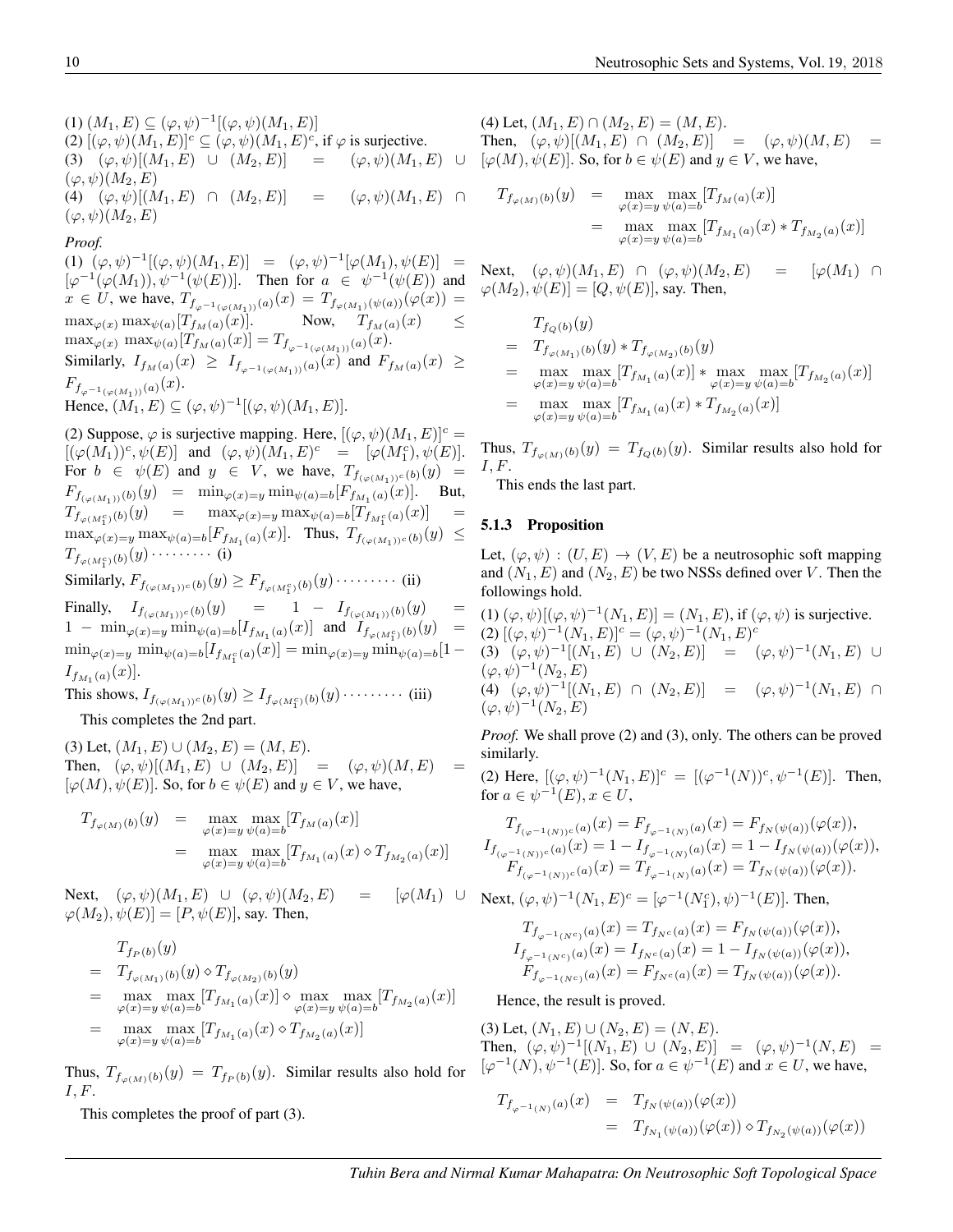$\varphi^{-1}(N_2), \psi^{-1}(E)]=[R, \psi^{-1}(E)],$  say. Then,

$$
T_{f_R(a)}(x) = T_{f_{\varphi^{-1}(N_1)}(a)}(x) \diamond T_{f_{\varphi^{-1}(N_2)}(a)}(x)
$$
  
=  $T_{f_{N_1}(\psi(a))}(\varphi(x)) \diamond T_{f_{N_2}(\psi(a))}(\varphi(x))$ 

Thus,  $T_{f_{\varphi^{-1}(N)}(a)}(x) = T_{f_R(a)}(x)$ . Similar results also hold for  $I, F.$ 

This completes the proof of part (3).

#### 5.2 Definition

Let  $(\varphi, \psi) : (U, E, \tau_u) \to (V, E, \tau_v)$  be a mapping where  $(U, E, \tau_u)$  and  $(V, E, \tau_v)$  be two neutrosophic soft topological spaces.

(1) For each neutrosophic soft open set  $(M, E) \in (U, E, \tau_u)$ , if the image  $(\varphi, \psi)(M, E)$  is open in  $(V, E, \tau_v)$  then  $(\varphi, \psi)$  is said to be neutrosophic soft open mapping.

(2) For each neutrosophic soft closed set  $(Q, E) \in (U, E, \tau_u)$ , if the image  $(\varphi, \psi)(Q, E)$  is closed in  $(V, E, \tau_v)$  then  $(\varphi, \psi)$  is said to be neutrosophic soft closed mapping.

#### 5.3 Theorem

Let,  $(U, E, \tau_u)$  and  $(V, E, \tau_v)$  be two neutrosophic soft topological spaces and  $(\varphi, \psi) : (U, E, \tau_u) \to (V, E, \tau_v)$  be a mapping. Then,

(1)  $(\varphi, \psi)$  is a neutrosophic soft open mapping iff for each neutrosophic soft set  $(M, E) \in (U, E, \tau_u)$ , there be hold  $(\varphi, \psi)(M, E)^o \subset [(\varphi, \psi)(M, E)]^o.$ 

(2)  $(\varphi, \psi)$  is a neutrosophic soft closed mapping iff for each neutrosophic soft set  $(Q, E) \in (U, E, \tau_u)$ , there be hold  $[(\varphi, \psi)(Q, E)] \subset (\varphi, \psi)(Q, E).$ 

*Proof.* (1) Let  $(\varphi, \psi)$  is a neutrosophic soft open mapping and  $(M, E) \in (U, E, \tau_u)$ . Then  $(M, E)^o$  is a neutrosophic soft open set and  $(M, E)^{\circ} \subset (M, E)$ . Since  $(\varphi, \psi)$  is a neutrosophic soft open mapping,  $(\varphi, \psi)(M, E)^{\circ}$  is neutrosophic soft open in  $(V, E, \tau_v)$ . Then  $(\varphi, \psi)(M, E)^{\circ} \subset (\varphi, \psi)(M, E)$ . But  $[(\varphi, \psi)(M, E)]^{\circ}$  is the largest open NSS contained in  $(\varphi, \psi)(M, E)$ . Hence,  $(\varphi, \psi)(M, E)^{\circ} \subset [(\varphi, \psi)(M, E)]^{\circ}$  is obtained.

Conversely, suppose  $(M, E)$  be an open NSS in  $(U, E, \tau_u)$ such that the given condition holds. Then  $(M, E) = (M, E)^{\circ}$ and so  $(\varphi, \psi)(M, E) = (\varphi, \psi)(M, E)^{\circ} \subset [(\varphi, \psi)(M, E)]^{\circ} \subset$  $(\varphi, \psi)(M, E)$ . Hence,  $[(\varphi, \psi)(M, E)]^{\circ} = (\varphi, \psi)(M, E)$ . This ends the proof.

(2) Let  $(\varphi, \psi)$  is a neutrosophic soft closed mapping and  $(Q, E) \in (U, E, \tau_u)$ . Then  $(Q, E)$  is a neutrosophic soft closed set and  $(Q, E) \subset (Q, E)$ . Since  $(\varphi, \psi)$  is a neutrosophic soft closed mapping,  $(\varphi, \psi)(Q, E)$  is neutrosophic soft closed in  $(V, E, \tau_v)$ . Then  $(\varphi, \psi)(Q, E) \subset (\varphi, \psi)(Q, E)$ . But  $[(\varphi, \psi)(Q, E)]$  is the smallest closed NSS containing

Next,  $(\varphi, \psi)^{-1}(N_1, E) \cup (\varphi, \psi)^{-1}(N_2, E) = [\varphi^{-1}(N_1) \cup (\varphi, \psi)(Q, E)$ . Hence,  $\overline{[(\varphi, \psi)(Q, E)]} \subset (\varphi, \psi)\overline{(Q, E)}$  is obtained.

> Conversely, suppose  $(Q, E)$  be a closed NSS in  $(U, E, \tau_u)$ such that the given condition holds. Then  $\overline{(Q, E)} = (Q, E)$ and so  $(\varphi, \psi)(Q, E) \subset [(\varphi, \psi)(Q, E)] \subset (\varphi, \psi)(Q, E) =$  $(\varphi, \psi)(Q, E)$ . Hence,  $\overline{[(\varphi, \psi)(Q, E)]} = (\varphi, \psi)(Q, E)$ . This completes the proof.

#### 5.4 Definition

Let,  $(U, E, \tau_u)$  and  $(V, E, \tau_v)$  be two neutrosophic soft topological spaces. Then  $(\varphi, \psi) : (U, E, \tau_u) \to (V, E, \tau_v)$  is said to be a neutrosophic soft continuous mapping if for each  $(N, E) \in \tau_v$ , the inverse image  $(\varphi, \psi)^{-1}(N, E) \in \tau_u$  i.e., the inverse image of each open NSS in  $(V, E, \tau_v)$  is also open in  $(U, E, \tau_u)$ .

#### 5.4.1 *Example*

For two neutrosophic soft topological spaces  $(U, E, \tau_u)$  and  $(V, E, \tau_v)$ , let  $(\varphi, \psi) : (U, E, \tau_u) \to (V, E, \tau_v)$  be a mapping.

(1) If  $\tau_v$  is the neutrosophic soft indiscrete topology on V, then  $(\varphi, \psi)$  is a neutrosophic soft continuous mapping.

(2) If  $\tau_u$  is the neutrosophic soft discrete topology on U, then  $(\varphi, \psi)$  is a neutrosophic soft continuous mapping.

(3) Let,  $U = \{u_1, u_2, u_3\}, V = \{v_1, v_2, v_3\}, E =$  ${e_1, e_2}, \tau_v = {\phi_v, 1_v, (N_1, E), (N_2, E)}, \tau_u =$  $\{\phi_u, 1_u, (M_1, E), (M_2, E), (M_3, E)\}\$ , where  $(N_1, E), (N_2, E)$ are as follows :

$$
f_{N_1}(e_1) = \{ \langle v_1, (0.8, 0.5, 0.6) \rangle, \langle v_2, (0.5, 0.7, 0.6) \rangle, \langle v_3, (0.4, 0.7, 0.5) \rangle \};
$$

$$
f_{N_1}(e_2) = \{ \langle v_1, (0.7, 0.6, 0.5) \rangle, \langle v_2, (0.6, 0.8, 0.4) \rangle, \langle v_3, (0.5, 0.8, 0.6) \rangle \}
$$

$$
f_{N_2}(e_1) = \{ \langle v_1, (0.6, 0.6, 0.7) \rangle, \langle v_2, (0.4, 0.8, 0.8) \rangle, \langle v_3, (0.3, 0.8, 0.6) \rangle \}
$$

$$
f_{N_2}(e_2) = \{< v_1, (0.5, 0.8, 0.6) > , < v_2, (0.5, 0.9, 0.5) > , < \\ & v_3, (0.2, 0.9, 0.7) > \};
$$

and  $(M_1, E), (M_2, E), (M_3, E)$  are given as followings :

$$
f_{M_1}(e_1) = \{ \langle u_1, (0.8, 0.4, 0.5) \rangle, \langle u_2, (0.7, 0.5, 0.6) \rangle, \langle u_3, (0.7, 0.7, 0.3) \rangle \};
$$

$$
f_{M_1}(e_2) = \{ \langle u_1, (1.0, 0.5, 0.4) \rangle, \langle u_2, (0.5, 0.6, 0.4) \rangle, \langle u_3, (0.6, 0.6, 0.6) \rangle \};
$$

$$
f_{M_2}(e_1) = \{ \langle u_1, (0.5, 0.8, 0.6) \rangle, \langle u_2, (0.2, 0.9, 0.7) \rangle, \langle u_3, (0.5, 0.9, 0.5) \rangle \};
$$

$$
f_{M_2}(e_2) = \{< u_1, (0.6, 0.6, 0.7) > , < u_2, (0.3, 0.8, 0.6) > , < u_3, (0.4, 0.8, 0.8) > \};
$$

$$
f_{M_3}(e_1) = \{ \langle u_1, (0.7, 0.6, 0.5) \rangle, \langle u_2, (0.5, 0.8, 0.6) \rangle, \langle u_3, (0.6, 0.8, 0.4) \rangle \};
$$

$$
f_{M_3}(e_2) = \{< u_1, (0.8, 0.5, 0.6) > , < u_2, (0.4, 0.7, 0.5) > , < u_3, (0.5, 0.7, 0.6) > \};
$$

The t-norm and s-norm in both  $\tau_u, \tau_v$  are defined as  $a * b =$  $\min\{a, b\}$  and  $a \diamond b = \max\{a, b\}$ . Consider the mapping  $(\varphi, \psi)$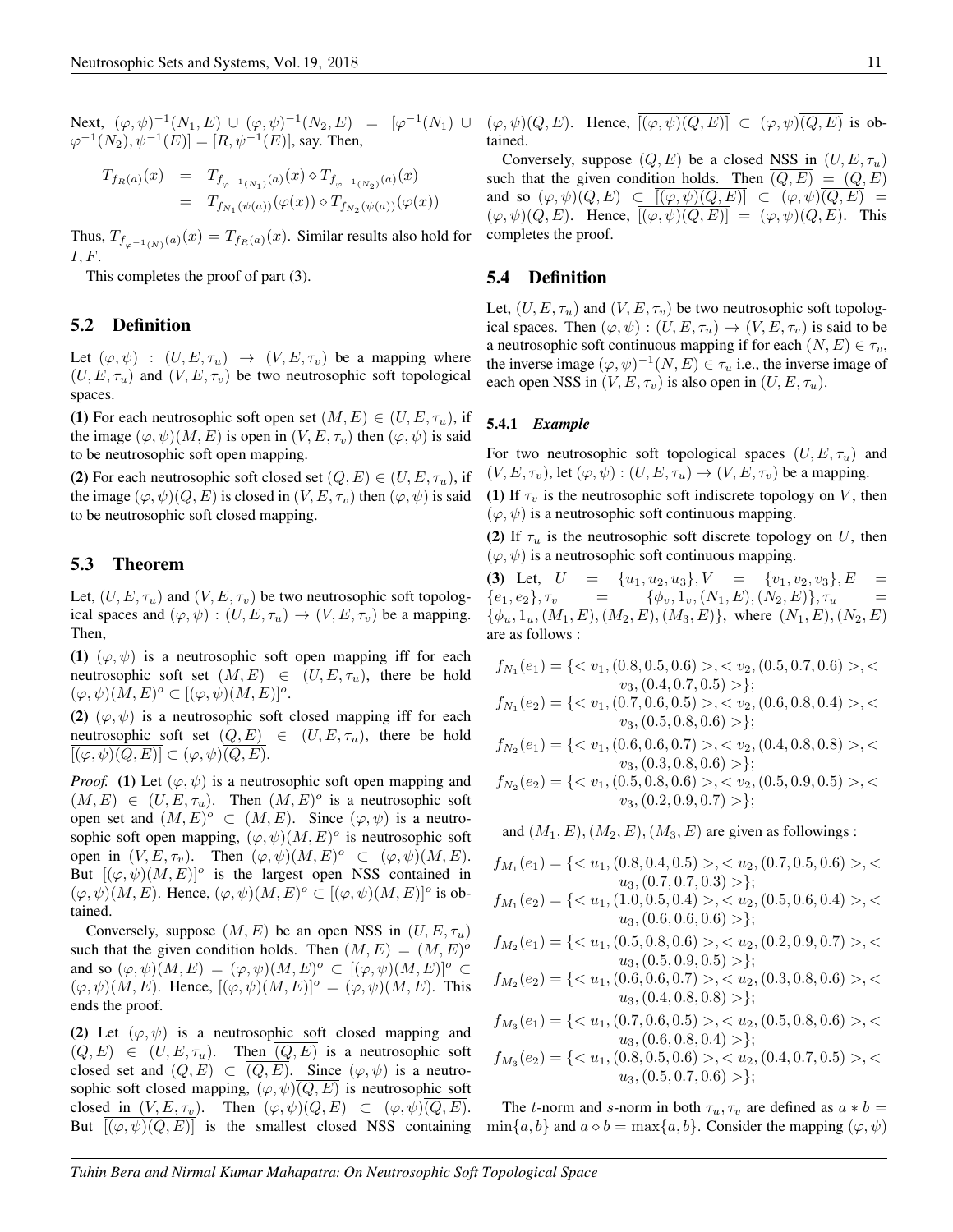as :  $\varphi(u_1) = v_1, \varphi(u_2) = v_3, \varphi(u_3) = v_2$  and  $\psi(e_1) =$  $e_2, \psi(e_2) = e_1$ . Then  $(\varphi, \psi)^{-1}(N_1, E), (\varphi, \psi)^{-1}(N_2, E) \in \tau_u$ .

For convenience, the calculation of  $(\varphi, \psi)^{-1}(N_1, E)$  is provided for one parameter. The others are in similar way.

$$
T_{f_{\varphi^{-1}(N_1)}(e_1)}(u_1) = T_{f_{N_1}(\psi(e_1))}(\varphi(u_1)) = T_{f_{N_1}(e_2)}(v_1) = 0.7
$$
  
\n
$$
I_{f_{\varphi^{-1}(N_1)}(e_1)}(u_1) = I_{f_{N_1}(\psi(e_1))}(\varphi(u_1)) = I_{f_{N_1}(e_2)}(v_1) = 0.6
$$
  
\n
$$
F_{f_{\varphi^{-1}(N_1)}(e_1)}(u_1) = F_{f_{N_1}(\psi(e_1))}(\varphi(u_1)) = F_{f_{N_1}(e_2)}(v_1) = 0.5
$$
  
\n
$$
T_{f_{\varphi^{-1}(N_1)}(e_1)}(u_2) = T_{f_{N_1}(\psi(e_1))}(\varphi(u_2)) = T_{f_{N_1}(e_2)}(v_3) = 0.5
$$
  
\n
$$
I_{f_{\varphi^{-1}(N_1)}(e_1)}(u_2) = I_{f_{N_1}(\psi(e_1))}(\varphi(u_2)) = I_{f_{N_1}(e_2)}(v_3) = 0.8
$$
  
\n
$$
F_{f_{\varphi^{-1}(N_1)}(e_1)}(u_2) = F_{f_{N_1}(\psi(e_1))}(\varphi(u_2)) = F_{f_{N_1}(e_2)}(v_3) = 0.6
$$
  
\n
$$
T_{f_{\varphi^{-1}(N_1)}(e_1)}(u_3) = T_{f_{N_1}(\psi(e_1))}(\varphi(u_3)) = T_{f_{N_1}(e_2)}(v_2) = 0.8
$$
  
\n
$$
I_{f_{\varphi^{-1}(N_1)}(e_1)}(u_3) = I_{f_{N_1}(\psi(e_1))}(\varphi(u_3)) = I_{f_{N_1}(e_2)}(v_2) = 0.8
$$
  
\n
$$
F_{f_{\varphi^{-1}(N_1)}(e_1)}(u_3) = F_{f_{N_1}(\psi(e_1))}(\varphi(u_3)) = F_{f_{N_1}(e_2)}(v_2) = 0.4
$$

#### 5.4.2 Proposition

Let  $(\varphi, \psi)$  :  $(U, E, \tau_u) \rightarrow (V, E, \tau_v)$  be a neutrosophic soft continuous mapping. Then for each  $e \in E$ ,  $(\varphi, \psi) : (U, \tau_u^e) \rightarrow (V, \tau_v^e)$  is a neutrosophic continuous mapping.

*Proof.* Let,  $(N, E) \in \tau_v$ . Since  $(\varphi, \psi)$  be a neutrosophic soft continuous mapping, so  $(\varphi, \psi)^{-1}(N, E) \in \tau_u$ . It implies  $(\varphi, \psi)^{-1}(\{\langle e, f_N(e) \rangle : e \in E\}) \in \tau_u$  i.e.,  $(\varphi, \psi)^{-1}(< e, f_N(e)>) \in \tau_u^e$  for  $\langle e, f_N(e) \rangle \in \tau_v^e$ . This follows the theorem.

But the converse does not hold. The following example shows the fact.

Let,  $U = \{u_1, u_2, u_3\}, V = \{v_1, v_2, v_3\}, E =$  $\{e_1, e_2\}, \tau_v = \{\phi_v, 1_v, (N_1, E), (N_2, E)\}, \tau_u =$  $\{\phi_u, 1_u, (M_1, E), (M_2, E), (M_3, E)\}\$ , where  $(N_1, E), (N_2, E)$ are as follows :

 $f_{N_1}(e_1) = \{ \langle v_1, (0.8, 0.5, 0.6) \rangle, \langle v_2, (0.5, 0.7, 0.6) \rangle, \langle v_1, (0.8, 0.7, 0.6) \rangle, \langle v_2, (0.5, 0.7, 0.6) \rangle, \langle v_3, (0.5, 0.7, 0.6) \rangle, \langle v_4, (0.5, 0.7, 0.6) \rangle, \langle v_5, (0.5, 0.7, 0.6) \rangle, \langle v_6, (0.5, 0.7, 0.6) \rangle, \langle v_7, (0.5, 0.7$  $v_3,(0.4, 0.7, 0.5) >$  $f_{N_1}(e_2) = \{ \langle v_1, (0.7, 0.6, 0.5) \rangle, \langle v_2, (0.6, 0.8, 0.4) \rangle, \langle v_1, (0.7, 0.6, 0.5) \rangle, \langle v_2, (0.6, 0.8, 0.4) \rangle, \langle v_3, (0.7, 0.6, 0.5) \rangle, \langle v_4, (0.7, 0.6, 0.5) \rangle, \langle v_5, (0.7, 0.6, 0.5) \rangle, \langle v_6, (0.7, 0.6, 0.5) \rangle, \langle v_7, (0.7, 0.6$  $v_3$ ,  $(0.5, 0.8, 0.6) >$ ;  $f_{N_2}(e_1) = \{ \langle v_1, (1.0, 0.5, 0.4) \rangle, \langle v_2, (0.6, 0.6, 0.6) \rangle, \langle v_1, (1.0, 0.5, 0.4) \rangle, \langle v_2, (0.6, 0.6, 0.6) \rangle, \langle v_3, (0.6, 0.6, 0.6) \rangle, \langle v_4, (0.6, 0.6, 0.6) \rangle, \langle v_5, (0.6, 0.6, 0.6) \rangle, \langle v_6, (0.6, 0.6, 0.6) \rangle, \langle v_7, (0.6, 0.6$  $v_3$ ,  $(0.5, 0.6, 0.4) >$ ;  $f_{N_2}(e_2) = \{ \langle v_1, (0.8, 0.4, 0.5) \rangle, \langle v_2, (0.7, 0.7, 0.3) \rangle, \langle v_1, (0.8, 0.4, 0.5) \rangle, \langle v_2, (0.7, 0.7, 0.3) \rangle, \langle v_3, (0.7, 0.7, 0.3) \rangle, \langle v_4, (0.8, 0.4, 0.5) \rangle, \langle v_5, (0.7, 0.7, 0.3) \rangle, \langle v_6, (0.7, 0.7, 0.3) \rangle, \langle v_7, (0.7, 0.7$  $v_3$ ,  $(0.7, 0.5, 0.6) >$ ;

and  $(M_1, E), (M_2, E), (M_3, E)$  are given as follows :

$$
f_{M_1}(e_1) = \{< u_1, (0.6, 0.6, 0.6) > , < u_2, (0.5, 0.6, 0.4) > , < u_3, (1.0, 0.5, 0.4) > \};
$$

$$
f_{M_1}(e_2) = \{< u_1, (0.7, 0.7, 0.3) > , < u_2, (0.7, 0.5, 0.6) > , < u_3, (0.8, 0.4, 0.5) > \};
$$

$$
f_{M_2}(e_1) = \{ \langle u_1, (0.5, 0.7, 0.6) \rangle, \langle u_2, (0.4, 0.7, 0.5) \rangle, \langle u_3, (0.8, 0.5, 0.6) \rangle \};
$$

$$
f_{M_2}(e_2) = \{< u_1, (0.5, 0.9, 0.5) > , < u_2, (0.2, 0.9, 0.7) > , < u_3, (0.5, 0.8, 0.6) > \};
$$
\n
$$
f_{M_3}(e_1) = \{< u_1, (0.5, 0.6, 0.6) > , < u_2, (0.4, 0.7, 0.4) > , < u_3, (0.9, 0.5, 0.5) > \};
$$
\n
$$
f_{M_3}(e_2) = \{< u_1, (0.6, 0.8, 0.4) > , < u_2, (0.5, 0.8, 0.6) > , < u_3, (0.7, 0.6, 0.5) > \};
$$

The t-norm and s-norm in both  $\tau_u$ ,  $\tau_v$  are defined as  $a * b =$  $\min\{a, b\}$  and  $a \diamond b = \max\{a, b\}$ . Define a neutrosophic soft mapping  $(\varphi, \psi)$  as :  $\varphi(u_1) = v_2, \varphi(u_2) = v_3, \varphi(u_3) = v_1$  and  $\psi(e_1) = e_1, \psi(e_2) = e_2$ . We now calculate  $(\varphi, \psi)^{-1}(N_1, E)$ .

$$
T_{f_{\varphi^{-1}(N_1)}(e_1)}(u_1) = T_{f_{N_1}(\psi(e_1))}(\varphi(u_1)) = T_{f_{N_1}(e_1)}(v_2) = 0.5
$$
  
\n
$$
I_{f_{\varphi^{-1}(N_1)}(e_1)}(u_1) = I_{f_{N_1}(\psi(e_1))}(\varphi(u_1)) = I_{f_{N_1}(e_1)}(v_2) = 0.7
$$
  
\n
$$
F_{f_{\varphi^{-1}(N_1)}(e_1)}(u_1) = F_{f_{N_1}(\psi(e_1))}(\varphi(u_1)) = F_{f_{N_1}(e_1)}(v_2) = 0.6
$$
  
\n
$$
T_{f_{\varphi^{-1}(N_1)}(e_1)}(u_2) = T_{f_{N_1}(\psi(e_1))}(\varphi(u_2)) = T_{f_{N_1}(e_1)}(v_3) = 0.4
$$
  
\n
$$
I_{f_{\varphi^{-1}(N_1)}(e_1)}(u_2) = I_{f_{N_1}(\psi(e_1))}(\varphi(u_2)) = I_{f_{N_1}(e_1)}(v_3) = 0.7
$$
  
\n
$$
F_{f_{\varphi^{-1}(N_1)}(e_1)}(u_2) = F_{f_{N_1}(\psi(e_1))}(\varphi(u_2)) = F_{f_{N_1}(e_1)}(v_3) = 0.5
$$
  
\n
$$
T_{f_{\varphi^{-1}(N_1)}(e_1)}(u_3) = T_{f_{N_1}(\psi(e_1))}(\varphi(u_3)) = T_{f_{N_1}(e_1)}(v_1) = 0.8
$$
  
\n
$$
I_{f_{\varphi^{-1}(N_1)}(e_1)}(u_3) = I_{f_{N_1}(\psi(e_1))}(\varphi(u_3)) = I_{f_{N_1}(e_1)}(v_1) = 0.6
$$
  
\n
$$
T_{f_{\varphi^{-1}(N_1)}(e_2)}(u_1) = T_{f_{N_1}(\psi(e_2))}(\varphi(u_1)) = T_{f_{N_1}(e_2)}(v_2) = 0.6
$$
  
\n
$$
I_{f_{\varphi^{-1}(N_1)}(e_2)}(u
$$

Thus  $(\varphi, \psi)^{-1}(N_1, E) \notin \tau_u$  though  $(\varphi, \psi)^{-1}(N_2, E) =$  $(M_1, E)$ . So  $(\varphi, \psi)^{-1}$  is not neutrosophic soft continuous. Now,

$$
\begin{array}{lcl} \tau_u^{e_1} & = & \{ (0,1,1), (1,0,0), f_{M_1}(e_1), f_{M_2}(e_1), f_{M_3}(e_1) \}, \\ \tau_u^{e_2} & = & \{ (0,1,1), (1,0,0), f_{M_1}(e_2), f_{M_2}(e_2), f_{M_3}(e_2) \}; \\ \tau_v^{e_1} & = & \{ (0,1,1), (1,0,0), f_{N_1}(e_1), f_{N_2}(e_1) \}, \\ \tau_v^{e_2} & = & \{ (0,1,1), (1,0,0), f_{N_1}(e_2), f_{N_2}(e_2) \}; \end{array}
$$

Then,  $(\varphi, \psi) : (U, \tau_u^{e_1}) \to (V, \tau_v^{e_1})$  is neutrosophic continuous mapping because  $(\varphi, \psi)^{-1}[f_{N_1}(e_1)] = f_{M_2}(e_1)$  and  $(\varphi, \psi)^{-1}[f_{N_2}(e_1)] = f_{M_1}(e_1).$ Similarly,  $(\varphi, \psi) : (U, \tau_u^{e_2}) \to (V, \tau_v^{e_2})$  is neutrosophic continuous mapping as :  $(\varphi, \psi)^{-1}[f_{N_1}(e_2)] = f_{M_3}(e_2)$  and  $(\varphi, \psi)^{-1}[f_{N_2}(e_2)] = f_{M_1}(e_2).$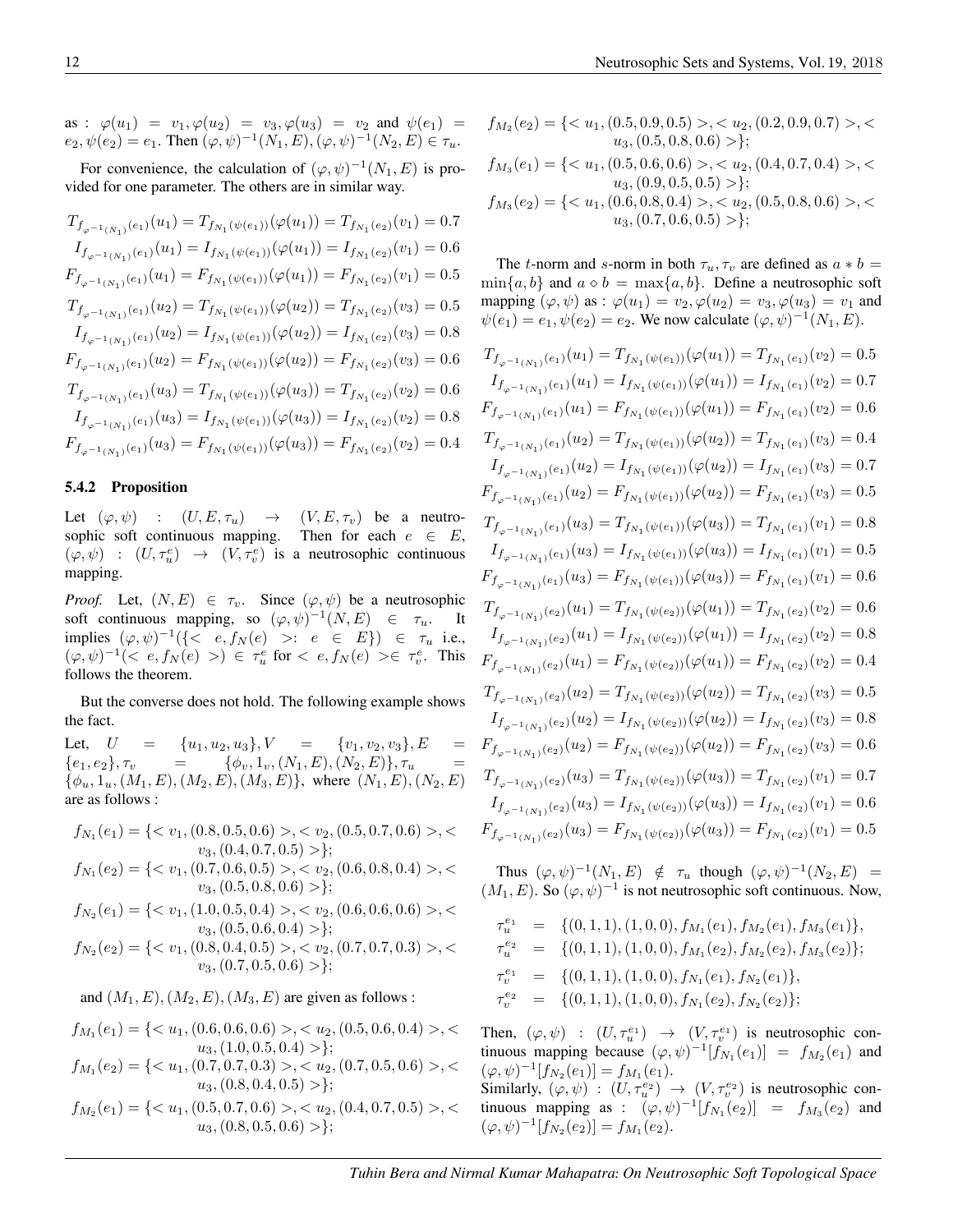#### 5.5 Theorem

For two neutrosophic soft topological spaces  $(U, E, \tau_u)$  and  $(V, E, \tau_v)$ , let  $(\varphi, \psi)$  :  $(U, E, \tau_u) \rightarrow (V, E, \tau_v)$  be a neutrosophic soft mapping. Then the following conditions are equivalent.

(1)  $(\varphi, \psi)$  is neutrosophic soft continuous mapping.

(2) The inverse image of a closed NSS in  $(V, E, \tau_v)$  is closed in  $(U, E, \tau_u)$ .

(3) For each  $(M, E) \in NSS(U, E), (\varphi, \psi) \overline{(M, E)} \subset$  $(\varphi, \psi)(M, E).$ (4) For each  $(N, E) \in NSS(V, E), \overline{(\varphi, \psi)^{-1}(N, E)} \subset$ 

 $(\varphi, \psi)^{-1} \overline{(N, E)}.$ 

(5) For each  $(N, E) \in NSS(V, E), (\varphi, \psi)^{-1}(N, E)^{\circ} \subset$  $[(\varphi, \psi)^{-1}(N, E)]^o.$ 

*Proof.*  $(1) \Rightarrow (2)$ 

Let,  $(Q, E)$  be a closed NSS in  $(V, E, \tau_v)$ . Then  $(Q, E)^c \in \tau_v$  and so by (1),  $(\varphi, \psi)^{-1}(Q, E)^c \in \tau_u$ . But  $(\varphi, \psi)^{-1}(Q, E)^c = ((\varphi, \psi)^{-1}(Q, E))^c$ . So  $(\varphi, \psi)^{-1}(Q, E)$  is a closed NSS in  $(U, E, \tau_u)$ .

 $(2) \Rightarrow (3)$ 

Let,  $(M, E) \in NSS(U, E)$ . Since  $(M, E) \subset$  $(\varphi, \psi)^{-1}((\varphi, \psi)(M, E))$  and  $(\varphi, \psi)(M, E) \subset \overline{(\varphi, \psi)(M, E)},$ we have  $(M, E)$  ⊂  $^{-1}((\varphi, \psi)(M, E)) \subset$  $(\varphi, \psi)^{-1}$ Obviously,  $(\varphi, \psi)(M, E)$  is closed in  $(V, E, \tau_v)$ . Then by (2),  $(\varphi, \psi)^{-1}(\overline{(\varphi, \psi)(M, E)})$ is closed in  $(U, E, \tau_u)$ . But, since  $(M, E) \subset (M, E)$ and  $(M, E)$  is the smallest closed NSS, so  $(M, E)$  ⊂  $\overline{(M, E)} \quad \subset$  $^{-1}(\overline{(\varphi,\psi)(M,E)})$ . This implies  $(\varphi, \psi)$  $\overline{(M,E)}$   $\subset$   $(\varphi, \psi)$  $[(\varphi, \psi)^{-1}$  $(\overline{(\varphi, \psi)(M,E)})$  i.e.,  $(\varphi, \psi)$  $(M, E) \subset \overline{(\varphi, \psi)(M, E)}$  is obtained.

 $(3) \Rightarrow (4)$ 

Let,  $(N, E)$   $\in$   $NSS(V, E)$  and  $(\varphi, \psi)^{-1}(N, E)$  =  $(M, E)$ . Then  $(\varphi, \psi)^{-1}(N, E) = (M, E)$ . But by (3), we have  $\overline{(M,E)} \subset (\varphi,\psi)^{-1}(\overline{(\varphi,\psi)(M,E)})$  i.e.,  $\overline{(\varphi,\psi)^{-1}(N,E)} \subset (\varphi,\psi)^{-1}(\overline{(\varphi,\psi)(M,E)})$ . This shows  $\overline{(\varphi,\psi)^{-1}(N,E)} \quad \subset \quad (\varphi,\psi)^{-1}[\overline{(\varphi,\psi)((\varphi,\psi)^{-1}(N,E))}] \quad \text{i.e.,}$  $\overline{(\varphi,\psi)^{-1}(N,E)} \subset (\varphi,\psi)^{-1}\overline{(N,E)}.$ 

 $(4) \Rightarrow (5)$ 

Let,  $(N, E) \in NSS(V, E)$ . Replacing  $(N, E)$  by  $(N, E)^c$  and applying (4), we have  $\overline{(\varphi, \psi)^{-1}(N, E)^c} \subset (\varphi, \psi)^{-1}(\overline{(N, E)^c})$ i.e.,  $[(\varphi, \psi)^{-1}(\overline{(N, E)^c})]^c \quad \subset \quad [\overline{(\varphi, \psi)^{-1}(N, E)^c}]^c$ . By Theorem (ii) of [2.15.2], since  $(N, E)^{\circ} = [\overline{(N, E)^c}]^c$ , so  $(\varphi, \psi)^{-1}(N, E)$  $\phi$  =  $(\varphi, \psi)^{-1}(\overline{(N,E)^c})$  $\epsilon$  =  $[(\varphi, \psi)^{-1}(\overline{(N,E)})]$  $[\overline{(\varphi,\psi)^{-1}(N,E)^c}]$  $=$  $[(\varphi, \psi)^{-1}(N, E)]^o.$ 

 $(5) \Rightarrow (1)$ 

Let,  $(N, E)$  be an open NSS in  $(V, E, \tau_v)$ . Then  $(N, E)^{\circ} = (N, E).$  $^{\circ}$  =  $(N, E)$ . Since  $[(\varphi, \psi)^{-1}(N, E)]^{\circ}$   $\subset$  $(\varphi, \psi)^{-1}(N, E) = (\varphi, \psi)^{-1}(N, E)^{\circ} \subset [(\varphi, \psi)^{-1}(N, E)]^{\circ},$ so  $[(\varphi, \psi)^{-1}(N, E)]^{\circ} = (\varphi, \psi)^{-1}(N, E)$  is obtained. Thus,  $(\varphi, \psi)^{-1}(N, E)$  is an open NSS in  $(U, E, \tau_u)$  and so  $(\varphi, \psi)$  is neutrosophic soft continuous mapping.

#### 5.6 Theorem

Let,  $(U, E, \tau_u)$  and  $(V, E, \tau_v)$  be two neutrosophic soft topological spaces. Also let,  $(\varphi, \psi) : (U, E, \tau_u) \to (V, E, \tau_v)$  be a continuous neutrosophic soft mapping. If  $(M, E)$  is neutrosophic soft compact in  $(U, E, \tau_u)$ , then  $(\varphi, \psi)(M, E)$  is so in  $(V, E, \tau_v)$ .

*Proof.* Let  $\{(N_i, E) : i \in \Gamma\}$  be a neutrosophic soft open covering of  $(\varphi, \psi)(M, E)$  i.e.,  $(\varphi, \psi)(M, E) \subset \cup_i (N_i, E)$ . Since,  $(\varphi, \psi)$  is neutrosophic soft continuous,  $\{(\varphi, \psi)^{-1}(N_i, E)$  :  $i \in \Gamma$  is a neutrosophic soft open cover of  $(M, E)$ . But,  $(M, E)$  is neutrosophic soft compact. So, there exists a finite subcover  $\{(\varphi, \psi)^{-1}(N_i, E) : 1 \leq i \leq k\}$  such that  $(M, E) \subset \bigcup_{i=1}^k (\varphi, \psi)^{-1}(N_i, E)$  hold. Hence,  $(\varphi, \psi)(M, E) \subset$  $(\varphi, \psi) [\cup_{i=1}^k (\varphi, \psi)^{-1}(N_i, E)]$  =  $\bigcup_{i=1}^k (\varphi, \psi) [(\varphi, \psi)^{-1}(N_i, E)] = \bigcup_{i=1}^k (N_i, E).$ 

This shows that  $(\varphi, \psi)(M, E)$  is covered by a finite number of member of  $\{(N_i, E) : i \in \Gamma\}$ . Hence,  $(\varphi, \psi)(M, E)$  is neutrosophic soft compact also.

#### 5.7 Theorem

Let,  $(U, E, \tau_u)$  be a neutrosophic soft topological space and  $(V, E, \tau_v)$  be a neutrosophic soft Hausdorff space. Then, a neutrosophic soft function  $(\varphi, \psi) : (U, E, \tau_u) \to (V, E, \tau_v)$  is closed if it is continuous.

*Proof.* Let  $(Q, E)$  be any neutrosophic soft closed set in  $(U, E, \tau_u)$ . Then by Theorem [4.2],  $(Q, E)$  is compact NSS. Since  $(\varphi, \psi)$  is continuous neutrosophic soft function then  $(\varphi, \psi)(Q, E)$  is compact NSS in  $(V, E, \tau_v)$ . As  $(V, E, \tau_v)$  is neutrosophic soft Hausdorff space, so  $(\varphi, \psi)(Q, E)$  is closed by Theorem [4.3].

## 6 Conclusion

Topology is a major sector in mathematics and it can give many relationships between other scientific area and mathematical models. The motivation of the present paper is to extend the concept of topological structure on neutrosophic soft set introduced in the paper [33]. Here, we have defined connectedness and compactness on neutrosophic soft topological space, neutrosophic soft continuous mappings. These are illustrated by suitable examples. Their several related properties and structural characteristics have been investigated. We expect, this paper will promote the future study on neutrosophic soft topological groups and many other general frameworks.

## References

- [1] L. A. Zadeh, Fuzzy sets, Information and control, 8, (1965), 338-353.
- [2] K. Atanassov, Intuitionistic fuzzy sets, Fuzzy sets and systems, 20, (1986),87-96.
- [3] D. Molodtsov, Soft set theory- First results, Computer and Mathematics with Applications, 37, (1999), 19-31.

*Tuhin Bera and Nirmal Kumar Mahapatra: On Neutrosophic Soft Topological Space*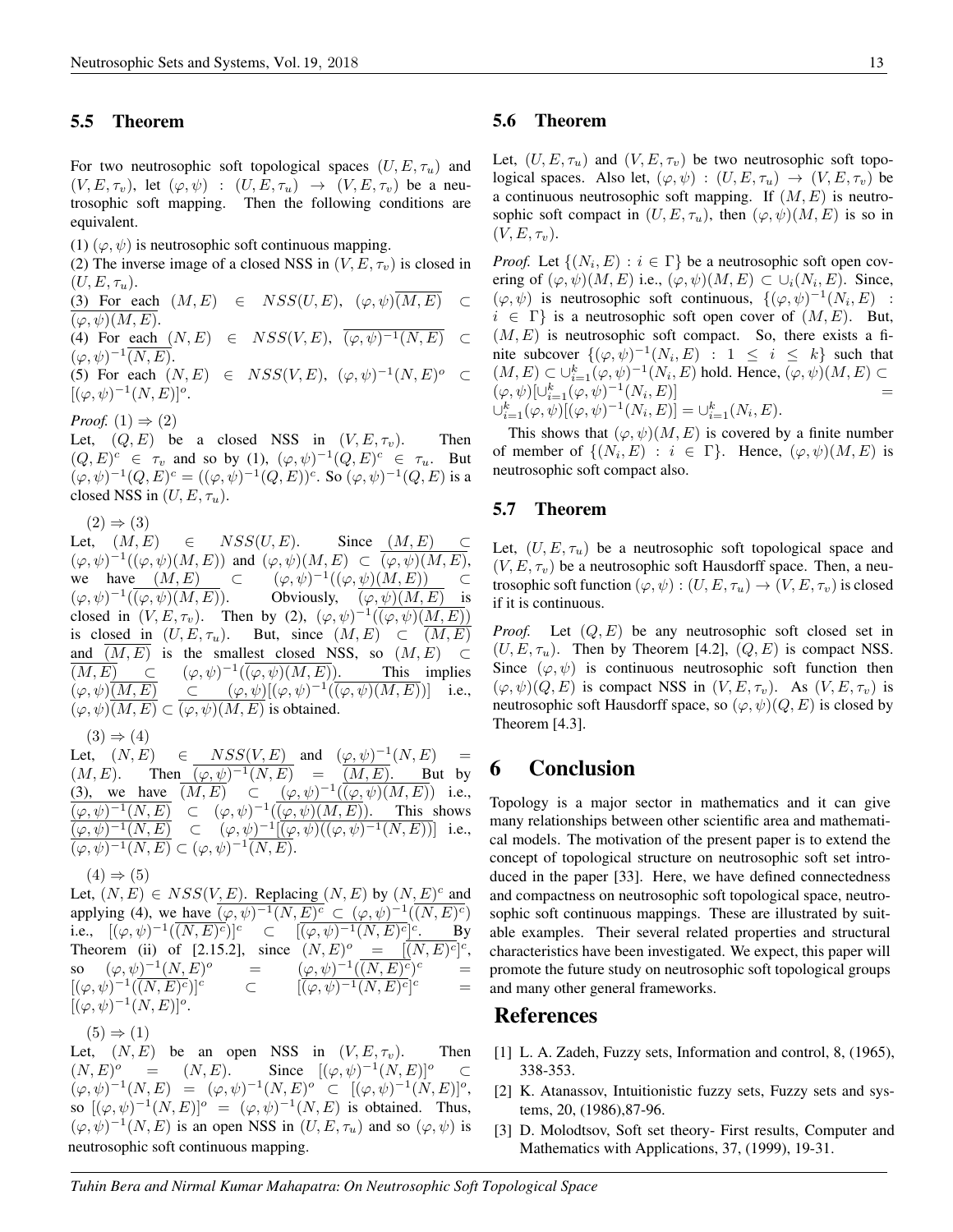- [4] M. Shabir and M. Naz, On soft topological spaces, Comput. Math. Appl., 61, (2011), 1786-1799.
- [5] D. Coker, An introduction of intuitionistic fuzzy topological spaces, Fuzzy sets and systems, 88, (1997), 81-89.
- [6] Z. Li and R. Cui, On the topological structure of intuitionistic fuzzy soft sets, Ann. fuzzy Math. Inform., 5(1), (2013), 229- 239.
- [7] C. L. Chang, Fuzzy topological spaces, J. Math. Anal. Appl., 24(1), (1968), 182-190.
- [8] B. Tanay and M. B. Kandemir, Topological structure of fuzzy soft sets, Comput. Math. Appl., 61, (2011), 2952-2957.
- [9] I. Osmanoglu and D. Tokat, On intuitionistic fuzzy soft topology, Gen. Math. Notes, 19(2), (2013), 59-70.
- [10] T. Neog, D. K. Sut and Hazarika, Fuzzy soft topological spaces, Inter J. Latest Trend Math., 2(1), (2012), 87-96.
- [11] B. P. Varol and H. Aygun, Fuzzy soft topology, Hacettepe Journal of Math. and Stat., 41(3), (2012), 407-419.
- [12] C. Gunduz (Aras) and S. Bayramov, Some results on fuzzy soft topological spaces, Math. Prob. in Engg., (2013), 1-10.
- [13] S. Bayramov and C. Gunduz (Aras), On intuitionistic fuzzy soft topological spaces, TWMS J. Pure Appl. Math, 5(1), (2014), 66-79.
- [14] N. Turanh and A. H. Es, A note on compactness in intuitionistic fuzzy soft topological spaces, World Applied Sciences Journals, 19(9), (2012), 1355-1359.
- [15] F. Smarandache, Neutrosophy, Neutrosophic Probability, Set and Logic, Amer. Res. Press, Rehoboth, USA., (1998), p. 105, http://fs.gallup.unm.edu/eBook-neutrosophics4.pdf (fourth version).
- [16] F. Smarandache, Neutrosophic set, a generalisation of the intuitionistic fuzzy sets, Inter. J. Pure Appl. Math., 24, (2005), 287-297.
- [17] P. K. Maji, Neutrosophic soft set, Annals of Fuzzy Mathematics and Informatics, 5(1), (2013), 157-168.
- [18] I. Arockiarani and J. MartinaJency, More on fuzzy neutrosophic sets and fuzzy neutrosophic topological spaces, Inter. J. Innov. Research and Studies, 3(5), (2014), 643-652.
- [19] I. Arockiarani, I. R. Sumathi and J. MartinaJency, Fuzzy neutrosophic soft topological spaces, Inter. J. Math. Archive, 4(10), (2013), 225-238.
- [20] T. Bera and N. K. Mahapatra, On neutrosophic soft function, Annals of fuzzy Mathematics and Informatics, accepted on 13th January, 2016.
- [21] I. Deli, npn-Soft Sets Theory and Applications, Annals of Fuzzy Mathematics and Informatics, 10(6), (2015), 847 - 862.
- [22] I. Deli, Interval-valued neutrosophic soft sets and its decision making, International Journal of Machine Learning and Cybernetics, DOI: 10.1007/s13042-015-0461-3.
- [23] I. Deli and S. Broumi, Neutrosophic soft relations and some properties, Annals of Fuzzy Mathematics and Informatics, 9(1), (2015), 169-182.
- [24] P. K. Maji, An application of weighted neutrosophic soft sets in a decission making problem, Springer proceedings in Mathematics and Statistics, 125, (2015), 215-223, DOI:10.1007/978 – 81 – 322 – 2301 – 616.
- [25] S. Broumi and F. Smarandache, Intuitionistic neutrosophic soft set, Journal of Information and Computing Science, 8(2), (2013), 130-140.
- [26] A. A. Salama and S. A. Alblowi, Neutrosophic set and neutrosophic topological spaces, IOSR Journal of Math., 3(4), (2012), 31-35.
- [27] R. Saroja and A. Kalaichelvi, Intuitionistic fuzzy neutrosophic soft topological spaces, IJIRSET, 4(5), (2015), 3338- 3345.
- [28] Said Broumi, Generalized neutrosophic soft set, IJCSEIT, 3(2), (2013), DOI:10.5121/ijcseit.2013.3202
- [29] M. Sahin, S. Alkhazaleh and V. Ulucay, Neutrosophic soft expert sets, Applied Mathematics, 6, (2015), 116-127, http://dx.doi.org/10.4236/am.2015.61012.
- [30] I. Deli and S. Broumi, Neutrosophic Soft Matrices and NSM-decision Making, Journal of Intelligent and Fuzzy Systems, 28(5), (2015), 2233-2241.
- [31] T. Bera and N. K. Mahapatra,  $(\alpha, \beta, \gamma)$ -cut of neutrosophic soft set and it's application to neutrosophic soft groups, Asian Journal of Math. and Compt. Research, 12(3), 160- 178, (2016).
- [32] T. Bera and N. K. Mahapatra, On neutrosophic normal soft groups, Int. J. Appl. Comput. Math., 2(4), (2016), DOI 10.1007/s40819-016-0284-2.
- [33] T. Bera and N. K. Mahapatra, Introduction to neutrosophic soft topological spaces, OPSEARCH, (March, 2017), DOI 10.1007/s12597-017-0308-7.
- [34] T. Bera and N. K. Mahapatra, On neutrosophic soft rings, OPSEARCH, 1-25, (2016), DOI 10.1007/ s12597-016-0273- 6.
- [35] T. Bera and N. K. Mahapatra, On neutrosophic soft linear spaces, Fuzzy Information and Engineering, 9, (2017), 299- 324.
- [36] T. Bera and N. K. Mahapatra, On neutrosophic soft metric spaces, International Journal of Advances in Mathematics, 2018( 1), (2018), 180-200.